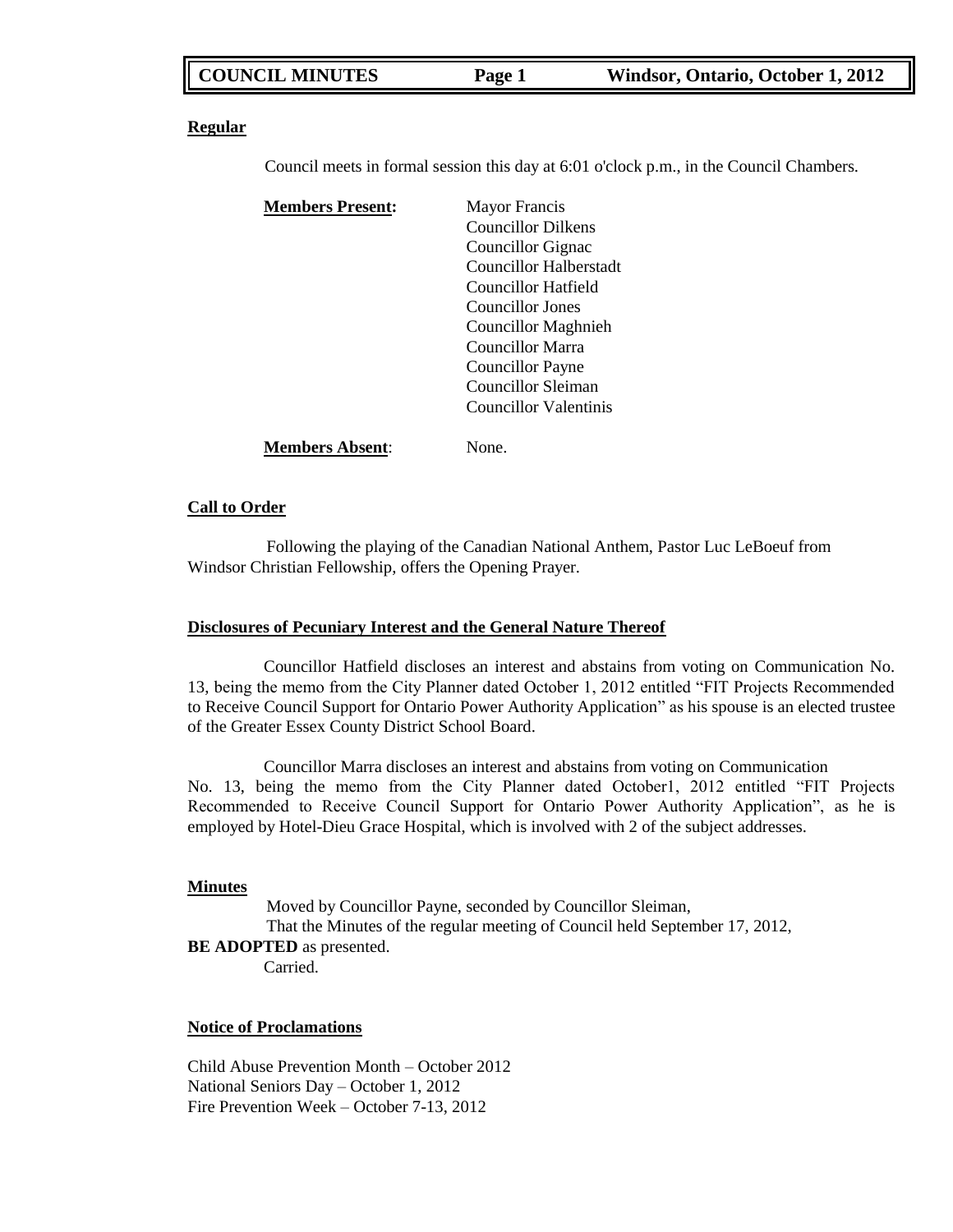### **Committee of the Whole**

Moved by Councillor Valentinis, seconded by Councillor Payne,

That Council do now rise and move into Committee of the Whole with the Mayor presiding for the purpose of dealing with:

- (a) communication items;
- (b) consent agenda;
- (c) hearing requests for deferrals or referrals of any items of business;
- (d) hearing presentations and delegations;
- (e) consideration of business items;
- (f) consideration of Committee reports:
	- (i) **Report of Special In-Camera Meeting or other Committee as may be held prior to Council** (if scheduled); and
	- (ii) **Report of Special In-Camera Meeting** held September 24, 2012

(g) consideration of by-laws 134-2012 through 144-2012 (inclusive). Carried.

### **Communications**

Moved by Councillor Gignac, seconded by Councillor Halberstadt,

**M431–2012** That the following Communication Items 1 to 12 and 14 to 15 inclusive, as set forth in the Council Agenda **BE REFERRED** as noted except Communication No. 13 which is dealt with as follows:

### **Communication No. 13:**

Moved by Councillor Sleiman, seconded by Councillor Gignac,

**M432-2012** That the following list of FIT Project sites **BE SUPPORTED** by City Council for the Ontario Power Authority Application and that this support **BE GRANTED** using the attached prescribed form, and that the City Clerk **BE AUTHORIZED** to sign prescribed form satisfactory in form and content to the City Planner:

| <b>APPLICANT NAME</b>        | <b>ORGANIZATION NAME</b>                    | <b>PROJECT ADDRESS</b> |
|------------------------------|---------------------------------------------|------------------------|
| <b>Bruce Ferguson</b>        | Greater Essex County District School Board/ | 2229 Chilver Rd        |
| (Adelaide Solar Energy Inc.) | Solar Energy Inc.                           | 5400 Coronation Rd     |
|                              |                                             | 3557 Melbourne St      |
|                              |                                             | 949 Giles St East      |
|                              |                                             | 4000 Ducharme St       |
|                              |                                             | 2100 Richmond St       |
|                              |                                             | 280 Eugenie St East    |
| David Kline                  | <b>Moose Power</b>                          | 3030 Marentette Ave    |
| (Nautilus Solar Canada LP)   |                                             |                        |
| Sean Moore                   | Unconquered Sun Solar Technologies Inc.     | 6038 Empress Rd        |
| (Unconquered Sun Solar)      |                                             | 1 Quality Way          |
| Technologies Inc.)           |                                             | 1000 Henry Ford Dr     |
|                              |                                             | 275 Victoria Ave       |
|                              |                                             | 2000 Talbot Rd West    |
|                              |                                             | 201 Riverside Dr West  |
|                              |                                             | 401 Sunset Ave         |
|                              |                                             | 401 Sunset Ave         |
|                              |                                             | 1030 Ouellette Ave     |
|                              |                                             | 1106 Ouellette Ave     |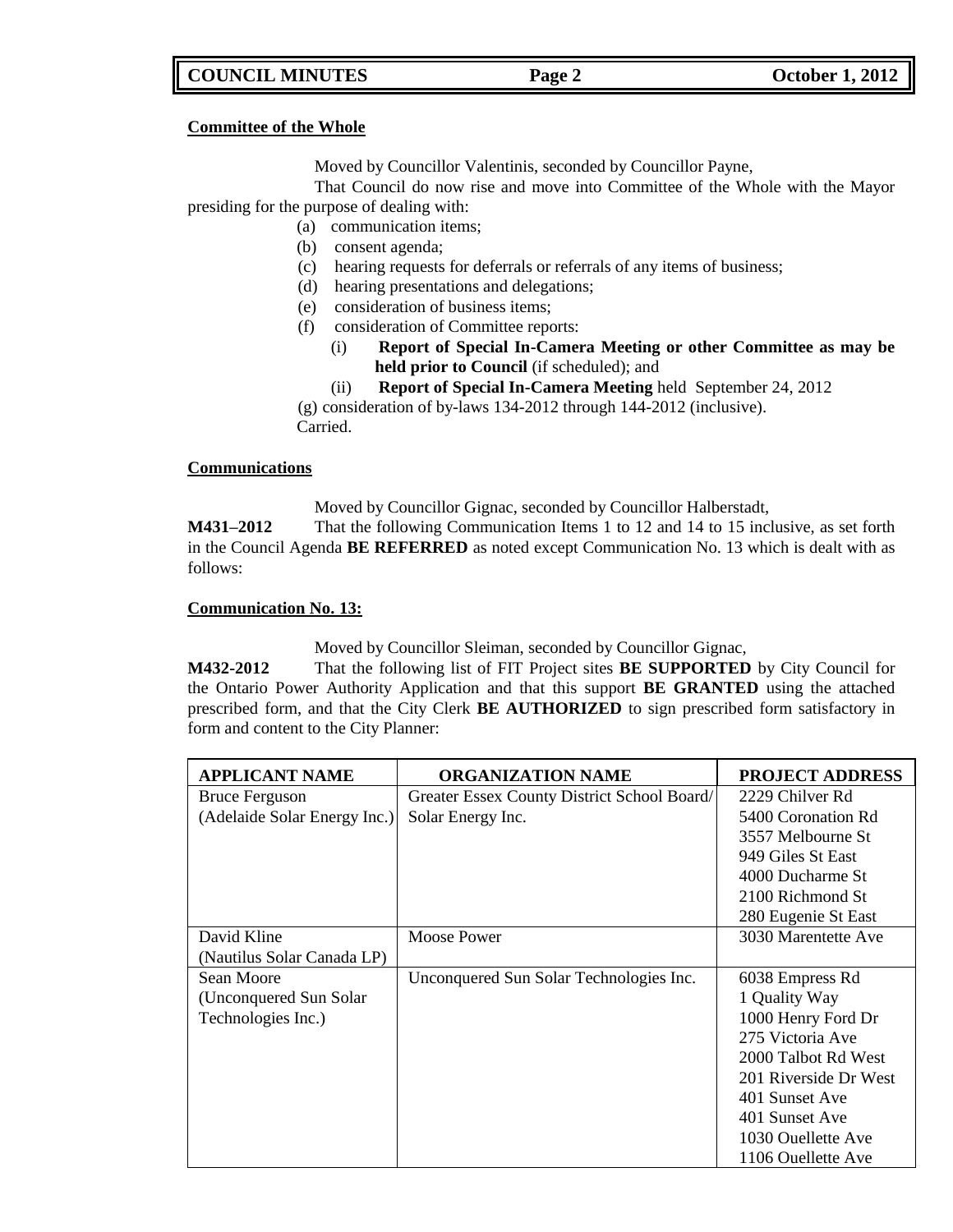| 7515 Forest Glade Dr |
|----------------------|
| 7955 County Rd 42    |
| 8605 Twin Oaks Dr    |

Carried.

Councillors Hatfield and Marra disclose an interest and abstain from voting on this

matter.

### **MU/8327**

Moved by Councillor Gignac, seconded by Councillor Valentinis, **M433-2012** That Rule 13.9 of the City of Windsor Procedural By-law 98-2011 with respect to notice of all new motions **BE WAIVED** to introduce a motion for reconsideration without prior notice regarding FIT Project sites supported by City Council for the Ontario Power Authority Application. Carried. Councillors Hatfield and Marra disclose an interest and abstain from voting on this matter.

### **MU/8327**

Moved by Councillor Gignac, seconded by Councillor Valentinis, **M434-2012** That the following **BE RECONSIDERED** in order to allow for a motion to defer to

allow for additional information and clarification from administration:

**M432-2012** That the following list of FIT Project sites **BE SUPPORTED** by City Council for the Ontario Power Authority Application and that this support **BE GRANTED** using the attached prescribed form, and that the City Clerk **BE AUTHORIZED** to sign prescribed form satisfactory in form and content to the City Planner:

| <b>APPLICANT NAME</b>        | <b>ORGANIZATION NAME</b>                       | <b>PROJECT ADDRESS</b> |
|------------------------------|------------------------------------------------|------------------------|
| <b>Bruce Ferguson</b>        | Greater Essex County District School Board/ Ad | 2229 Chilver Rd        |
| (Adelaide Solar Energy Inc.) | Solar Energy Inc.                              | 5400 Coronation Rd     |
|                              |                                                | 3557 Melbourne St      |
|                              |                                                | 949 Giles St East      |
|                              |                                                | 4000 Ducharme St       |
|                              |                                                | 2100 Richmond St       |
|                              |                                                | 280 Eugenie St East    |
| David Kline                  | <b>Moose Power</b>                             | 3030 Marentette Ave    |
| (Nautilus Solar Canada LP)   |                                                |                        |
| Sean Moore                   | Unconquered Sun Solar Technologies Inc.        | 6038 Empress Rd        |
| (Unconquered Sun Solar)      |                                                | 1 Quality Way          |
| Technologies Inc.)           |                                                | 1000 Henry Ford Dr     |
|                              |                                                | 275 Victoria Ave       |
|                              |                                                | 2000 Talbot Rd West    |
|                              |                                                | 201 Riverside Dr West  |
|                              |                                                | 401 Sunset Ave         |
|                              |                                                | 401 Sunset Ave         |
|                              |                                                | 1030 Ouellette Ave     |
|                              |                                                | 1106 Ouellette Ave     |
|                              |                                                | 7515 Forest Glade Dr   |
|                              |                                                | 7955 County Rd 42      |
|                              |                                                | 8605 Twin Oaks Dr      |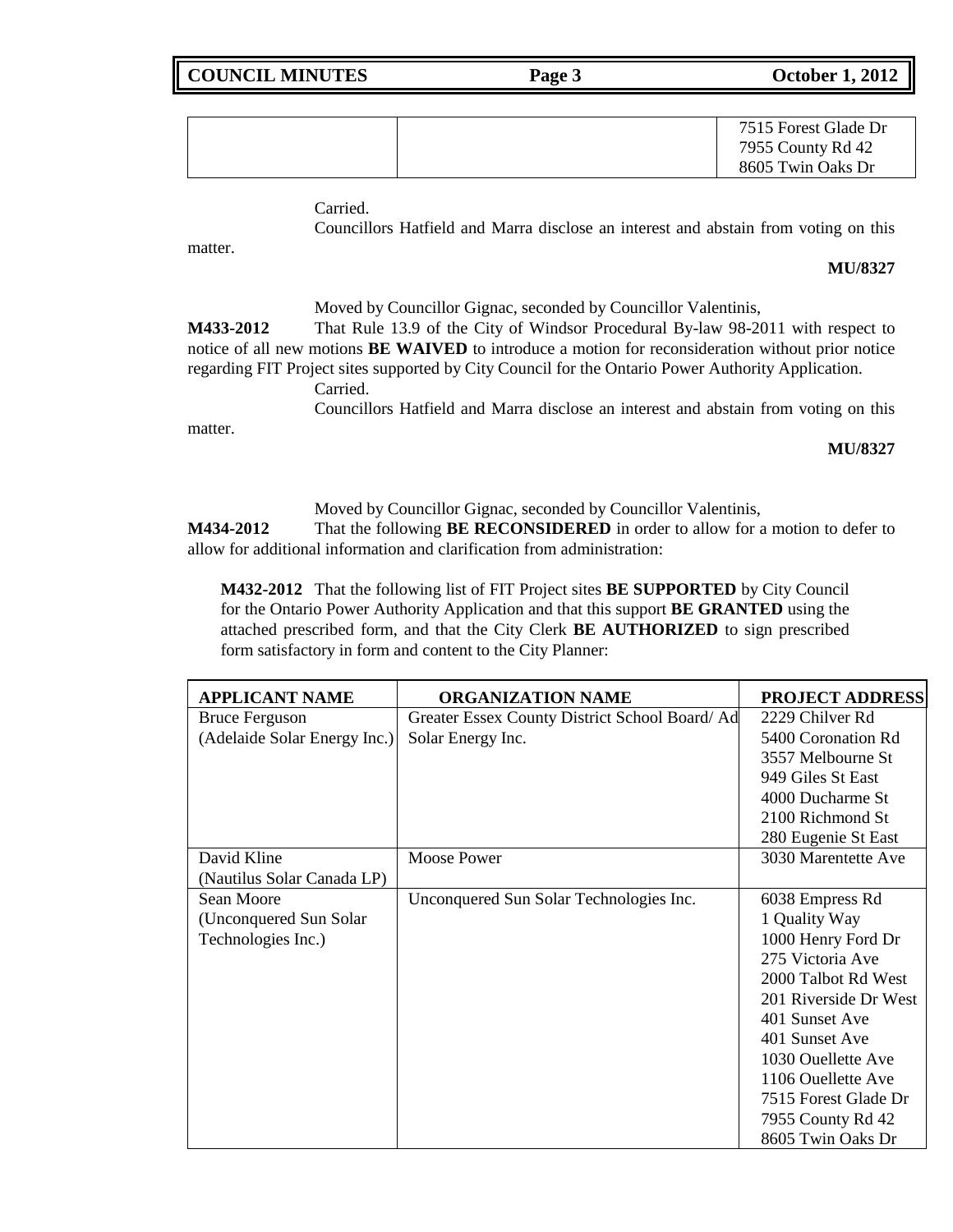|  |  |  | <b>COUNCIL MINUTES</b> |  |
|--|--|--|------------------------|--|
|--|--|--|------------------------|--|

**COUNCIL MINUTES Page 4 October 1, 2012** 

Carried.

Councillors Hatfield and Marra disclose an interest and abstain from voting on this matter.

**MU/8327**

### Moved by Councillor Gignac, seconded by Councillor Valentinis,

**M435-2012** That the correspondence from the Office of the City Planner dated October 1, 2012 regarding "FIT Projects Recommended to Receive Council Support for Ontario Power Authority Application (OPA)" **BE DEFERRED** to allow for administration to confirm with OPA if third parties are allowed to apply on behalf of applicants for the subject sites, and that administration provide confirmation of the consent of each applicant in those situations.

Carried.

Councillors Hatfield and Marra disclose an interest and abstain from voting on this

matter.

### **MU/8327**

| <b>Item</b>    | From                                                 | <b>Description</b>                                                                                                                                                                                                                                                                                                  |
|----------------|------------------------------------------------------|---------------------------------------------------------------------------------------------------------------------------------------------------------------------------------------------------------------------------------------------------------------------------------------------------------------------|
| $\mathbf{1}$   | Ministry of Agriculture,<br>Food and Rural Affairs   | Setting the Table for Local Food in Ontario - McGuinty<br>Government Planning to Introduce Local Food Act.<br><b>Community Development &amp; Health Commissioner</b><br>Note & File<br>GP2012                                                                                                                       |
| $\overline{2}$ | Ministry of Community<br>and Social Services         | Integration of social assistance employment services with<br>Ministry of Training, Colleges and Universities (MTCU).<br>Note & File<br>GP/11507                                                                                                                                                                     |
| 3              | Association of<br>Municipalities of Ontario<br>(AMO) | Ontario Government Announces Compensation Related Freeze.<br>Note & File<br><b>MMA2012</b>                                                                                                                                                                                                                          |
| $\overline{4}$ | Federation of Canadian<br>Municipalities (FCM)       | Second round of nominations for the Queen's Diamond Jubilee<br>Medal.<br>Note & File<br><b>APR2012</b>                                                                                                                                                                                                              |
| 5              | <b>Ontario Municipal Board</b><br>(OMB)              | Decision/Order of the Board regarding the appeal of James<br>White & Randall Farr, under the Planning Act, R.S.O. 1990 for<br>a consent application for lands known as 1085 Ducharme Street.<br><b>City Planner</b><br><b>Secretary, Committee of Adjustment</b><br><b>City Solicitor</b><br>Note & File<br>ZC/2012 |
| 6              | <b>MARCO/LUMCO</b>                                   | Request for meeting with the Minister of Municipal Affairs and<br>Housing regarding the Municipal Conflict of Interest Act<br>(MCIA).<br><b>City Clerk</b><br><b>City Solicitor</b><br>Note & File<br>GM2012                                                                                                        |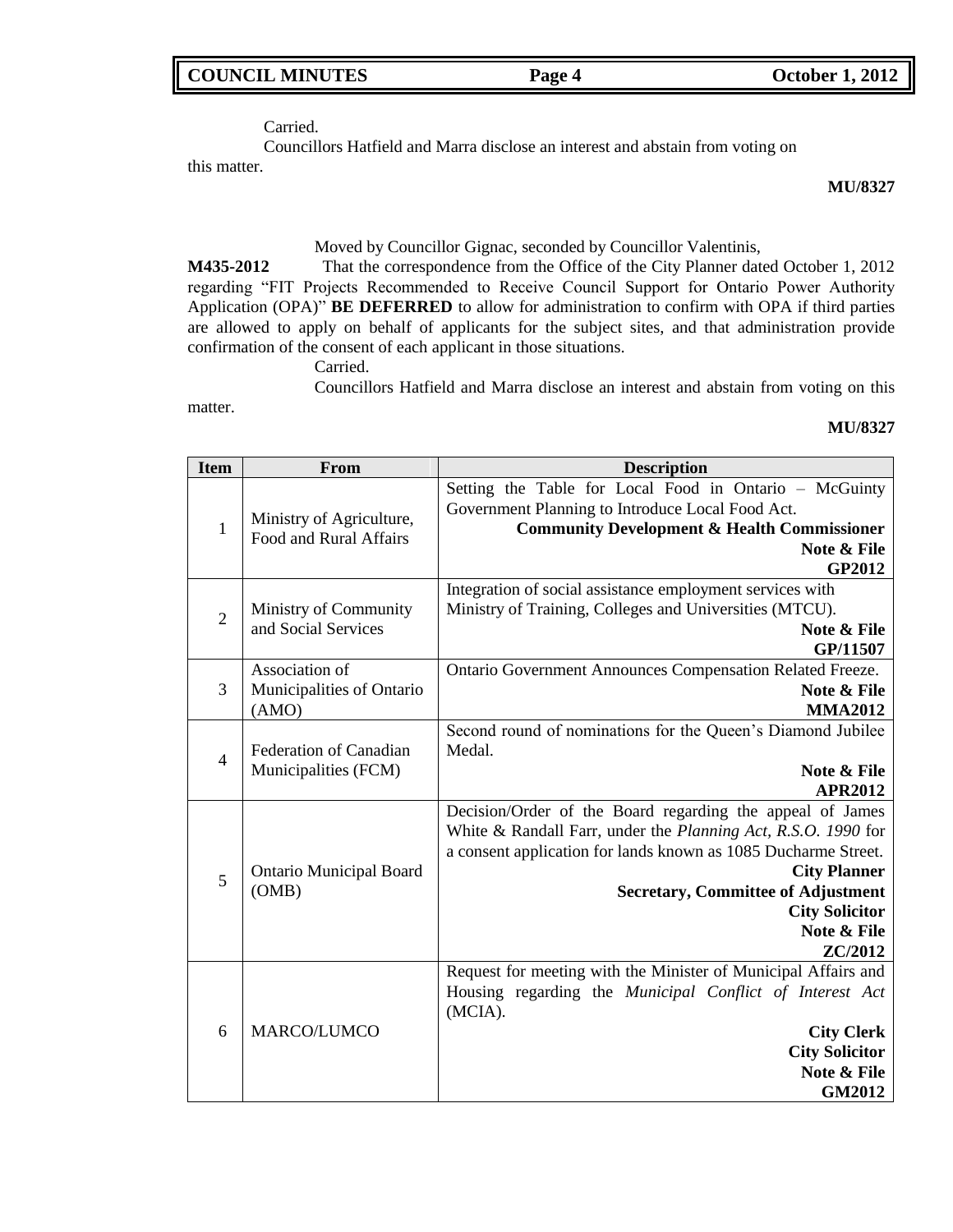# **COUNCIL MINUTES Page 5 October 1, 2012**

| $\overline{7}$ | Chair, Downtown<br><b>Windsor Business</b><br><b>Improvement Association</b><br>(BIA) | Downtown Windsor BIA named recipient of a 2012 Downtown<br>Merit Award by the International Downtown Association for<br>Balloonapalooza.<br>Note & File<br>APR2012                                                                                   |  |
|----------------|---------------------------------------------------------------------------------------|------------------------------------------------------------------------------------------------------------------------------------------------------------------------------------------------------------------------------------------------------|--|
| 8              | Manager of Development<br>Applications                                                | Application of University of Windsor for zoning amendment to<br>permit University use for lands located at 40-44 University<br>Avenue East.<br>Note & File                                                                                           |  |
| 9              | Manager of Development<br>Applications                                                | ZB/11568<br>Application of University of Windsor for zoning amendment to<br>permit a new University teaching facility for visual arts, music<br>and performance spaces for lands located at 37 University<br>Avenue East.<br>Note & File<br>ZB/11569 |  |
| 10             | Manager of Development<br>Applications                                                | Application of University of Windsor for Official Plan<br>Amendment to adjust the Official Plan to accommodate<br>University uses located at 40-44 University Avenue E.,<br>37 University Avenue E., & 167 Ferry.<br>Note & File<br>ZB/11570         |  |
| 11             | Manager of Development<br>Applications                                                | Application of University of Windsor for zoning amendment to<br>permit University uses in addition to present use for lands<br>located at 167 Ferry Street.<br>Note & File<br>ZB/11571                                                               |  |
| 12             | City Engineer                                                                         | Clean Air Council (CAC) Green Economy Summit.<br>Note & File<br>EI2012                                                                                                                                                                               |  |
| 13             | <b>City Planner</b>                                                                   | FIT Projects Recommended to Receive Council Support for<br><b>Ontario Power Authority Application</b><br><b>City Planner</b><br><b>COUNCIL DIRECTION REQUESTED</b><br><b>MU/8327</b>                                                                 |  |
| 14             | Association of<br>Municipalities of Ontario<br>(AMO)                                  | Government's Draft Compensation Restraint Legislation<br>Note & File<br><b>MMA2012</b>                                                                                                                                                               |  |
| 15             | <b>Executive Director of</b><br><b>Human Resources</b>                                | Appointment for the Position of Community Development &<br>Health Services Commissioner - Corporate Leader - Social<br>Development, Health, Recreation & Culture<br>Note & File<br>AS2012                                                            |  |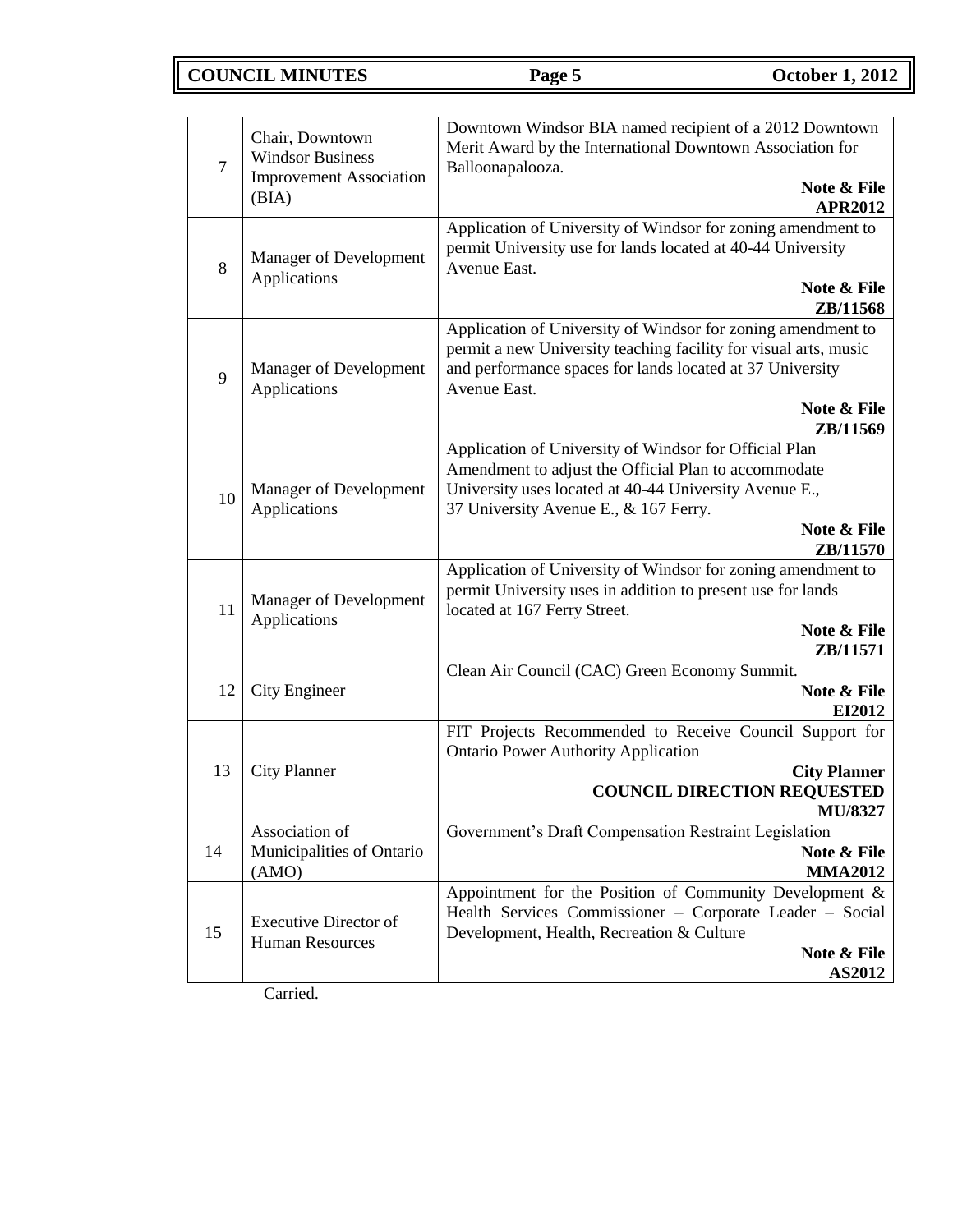### **Consent Agenda**

Moved by Councillor Marra, seconded by Councillor Jones,

That the following Consent Agenda and the recommendations contained in the administrative reports **BE APPROVED** as amended:

- Item 1 Fire Dispatch Services
- Item 3 Update to Sewer Use By-law 11446
- Item 5 Pre-Approval Spring Garden Paved Shoulders
- Item 6 Award of Tender for the Malden Landfill Gas Control Barrier
- Item 7 Minor Alley Maintenance
- Item 8 Province of Ontario "saveONenergy For Business" Supervisor of Energy Contracts Temporary Position
- Item 9 Relief from Property Taxation 2012
- Item 10 Amend By-law 208-2008 Delegation of Authority

### **Consent Committee Reports**

|                | <b>Planning Standing Committee</b> |                                                                                                                                                           |  |
|----------------|------------------------------------|-----------------------------------------------------------------------------------------------------------------------------------------------------------|--|
| No.            |                                    | <b>Description</b>                                                                                                                                        |  |
|                | Report No. 86                      | Official Plan Review Report #28 - Official Plan Amendment No. 85:<br>Introduction and Glossary                                                            |  |
| 2              | Report No. 87                      | Planning response to Council's recommendation regarding Delegation of<br>Approval Authority as noted in CR107/2012                                        |  |
| 3              | Report No. 88                      | Conveyance of whole width portion of closed alley at the rear of 1803 Olive<br>Road                                                                       |  |
| $\overline{4}$ | Report No. 89                      | Recent Planning Act Amendments Requiring Second Unit Policies & Letter<br>from Windsor-Essex Family Network & Resource Centre dated September<br>10, 2012 |  |

|                | Social Development Health & Culture Standing Committee |                                                                                                                                                                                                                       |  |
|----------------|--------------------------------------------------------|-----------------------------------------------------------------------------------------------------------------------------------------------------------------------------------------------------------------------|--|
| No.            |                                                        | Description                                                                                                                                                                                                           |  |
|                | Report No. 109                                         | A Place of My Own (APMO)                                                                                                                                                                                              |  |
| $\mathfrak{D}$ | Report No. 110                                         | Minutes of the Committee of Management for Huron Lodge Long Term<br>Care Home of its meeting held June 11, 2012                                                                                                       |  |
| 3              | Report No. 111                                         | Minutes of the Board of Directors, Willistead Manor of its meeting held<br>June 12, 2012                                                                                                                              |  |
| $\overline{4}$ | Report No. 112                                         | Minutes of the Windsor Accessibility Advisory Committee of its meeting<br>held July 17, 2012                                                                                                                          |  |
| 5              | Report No. 113                                         | Agreement with the Ministry of Tourism, Culture & Sport                                                                                                                                                               |  |
| 6              | Report No. 114                                         | Memorandum of Understanding between the Institute for Canadian<br>Citizenship (owner of the Cultural Access Pass program) AND the City of<br>Windsor (on behalf of Windsor's Community Museum/Francois Baby<br>House) |  |

Carried.

### **Deferrals and/or Referrals and Withdrawals**

None.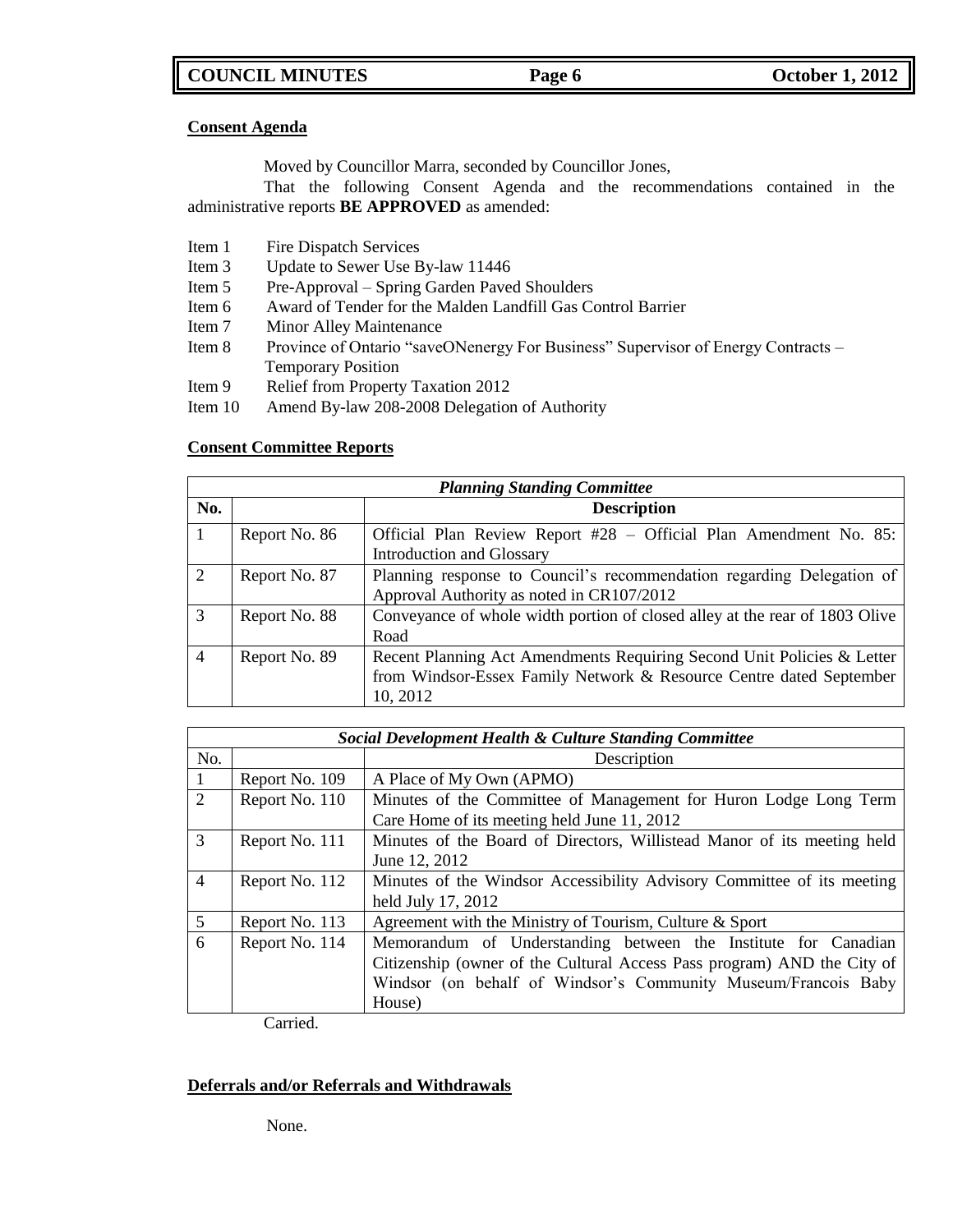**Presentations & Delegations:**

### **DELEGATIONS**

### **A Place of My Own Proposal request for a change in the payment schedule for the Homelessness Partnering Strategy Funding funded through Human Resources and Skills Development Canada**

### **Anna Angelidis, Executive Director, Housing Information Services and Greg Goulin, President, Windsor Residence for Young Men**

Anna Angelidis, Executive Director, Housing Information Services and Greg Goulin, President, Windsor Residence for Young Men (WRYM), appear before Council to provide a brief overview of "A Place of My Own (APMO)" program, and a request is made from one of the partnering agencies (WRYM) for the City to advance approximately \$53,000 in funding to bridge the time until the funding was received from HRSDC through the claims process.

**SS/4274** 4

(For final disposition of this matter, see Clause **CR226/2012** in Schedule "A" attached hereto.)

### **Green SunRising Inc. Solar Bench Donation**

### **David Hanna, resident of Ward 1**

David Hanna, resident of Ward 1, appears before Council to provide insights with regards to the proposed Solar Bench Donation by Green SunRising Inc., suggesting it is a commendable, sustainable energy project.

### **Klaus Dohring, President of Green SunRising Inc.**

Klaus Dohring, President of Green SunRising Inc., appears before Council and is available for questions regarding his proposed donation of a solar bench to the City of Windsor.

### **SR2012** 2

(For final disposition of this matter, see Clause **CR224/2012** in Schedule "A" attached hereto.)

### **Amendment to Sign By-law 250-2004 for The Windsor Star, 300 Ouellette Avenue**

### **David Hanna, resident of Ward 1**

David Hanna, resident of Ward 1, appears before Council to provide his insights with regards to the request for an amendment to the Sign By-law for the Windsor Star at 300 Ouellette Avenue, and suggests that greater attention be given to the immediate east side of that property, and concludes by expressing concern regarding the use of LED wall signs, which tend to fade over time.

### **SBS2012** 11

(For final disposition of this matter, see Clause **CR233/2012** in Schedule "A" attached hereto.)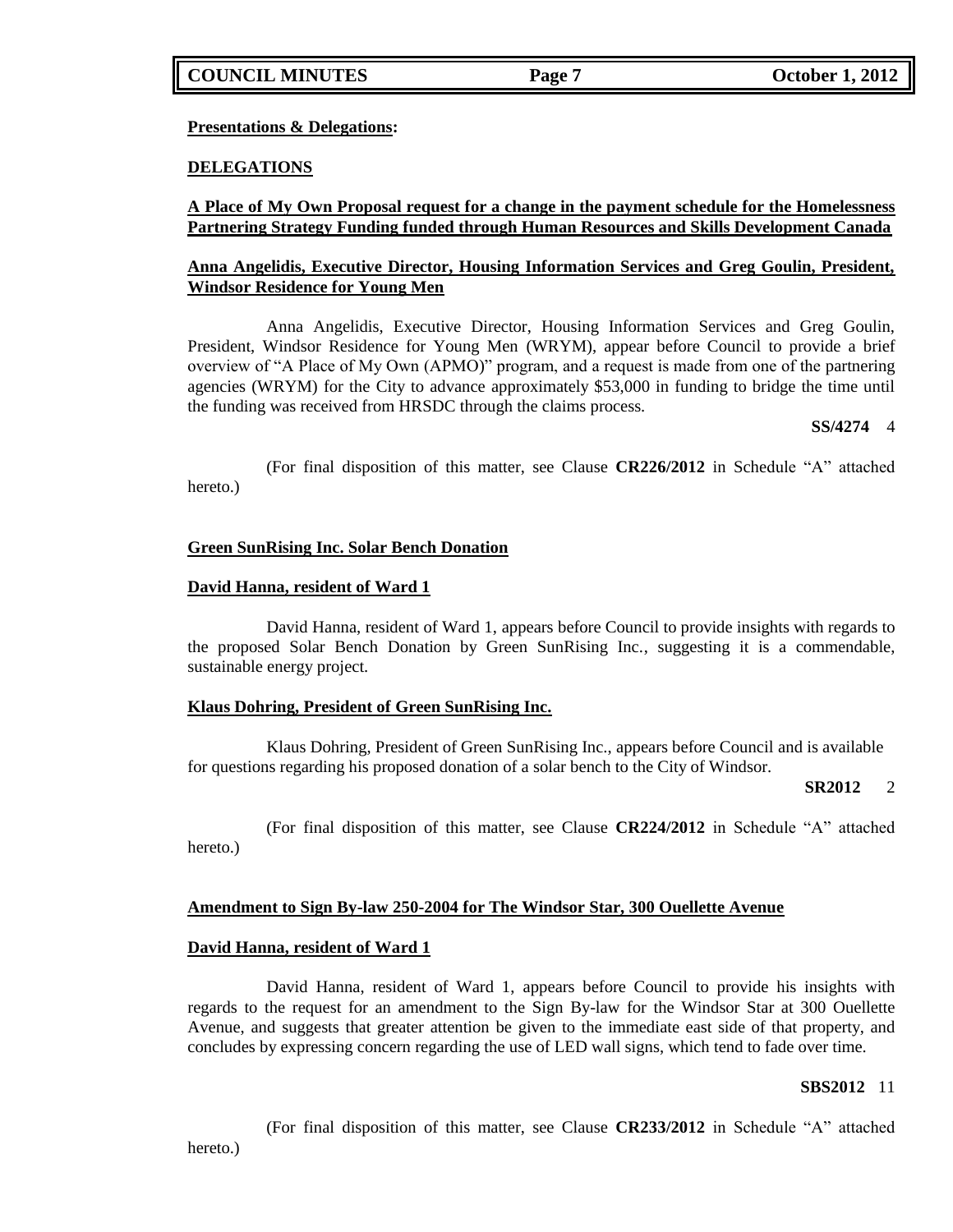| <b>COUNCIL MINUTES</b> | Page 8 | <b>October 1, 2012</b> |
|------------------------|--------|------------------------|
|------------------------|--------|------------------------|

### **Regular Business Items (for final disposition of these matters see Schedule "A" attached)**

Nil.

**Consideration of Committee Reports**

Moved by Councillor Payne, seconded by Councillor Sleiman, **M436-2012** That the **Report of Special In-Camera Meeting** held September 24, 2012, **BE ADOPTED** as presented. Carried.

### **By-laws**

Moved by Councillor Valentinis, seconded by Councillor Payne, That the following By-laws No. 134-2012 through 144-2012 (inclusive), be introduced and read a first and second time:

- 134-2012 "A BY-LAW TO ESTABLISH THE WILLISTEAD MANOR ENDOWMENT FUND AND TRUST ACCOUNT", authorized by M395-2012, adopted on August 27, 2012
- 135-2012 "A BY-LAW TO FURTHER AMEND BY-LAW NUMBER 9148 BEING A BY-LAW TO REGULATE TRAFFIC WITHIN THE LIMITS OF THE CITY OF WINDSOR", authorized by CAO2073, approved on August 5, 2012
- 136-2012 "A BY-LAW TO FURTHER AMEND BY-LAW 11446 BEING A BY-LAW TO PROHIBIT, REGULATE AND INSPECT THE DISCHARGE OF SEWAGE INTO THE MUNICIPAL SEWERAGE SYSTEM IN THE CITY OF WINDSOR", (See Item 3)
- 137-2012 "A BY-LAW TO FURTHER AMEND BY-LAW NUMBER 52-1999, BEING A BY-LAW TO APPOINT MUNICIPAL ENFORCEMENT OFFICERS FOR THE CORPORATION OF THE CITY OF WINDSOR", authorized by Procedure By-Law 98-2011, adopted June 7, 2011
- 138-2012 "A BY-LAW TO AMEND BY-LAW NUMBER 208-2008 BEING A BY-LAW TO DELEGATE TO ADMINISTRATION THE AUTHORITY TO PROCESS, MAKE DECISIONS ON, AND TO EXECUTE AGREEMENTS FOR CERTAIN MATTERS", (See Item 10)
- 139-2012 "A BY-LAW TO FURTHER AMEND BY-LAW 9023 BEING A BY-LAW TO REGULATE VEHICULAR PARKING WITHIN THE LIMITS OF THE CITY OF WINDSOR ON MUNICIPAL STREETS, MUNICIPAL PARKING LOTS AND PRIVATE PROPERTIES", authorized by CAO2087, approved on August 16, 2012
- 140-2012 "A BY-LAW TO FURTHER AMEND BY-LAW 9023 BEING A BY-LAW TO REGULATE VEHICULAR PARKING WITHIN THE LIMITS OF THE CITY OF WINDSOR ON MUNICIPAL STREETS, MUNICIPAL PARKING LOTS AND PRIVATE PROPERTIES", authorized by CAO2049, approved on July 8, 2012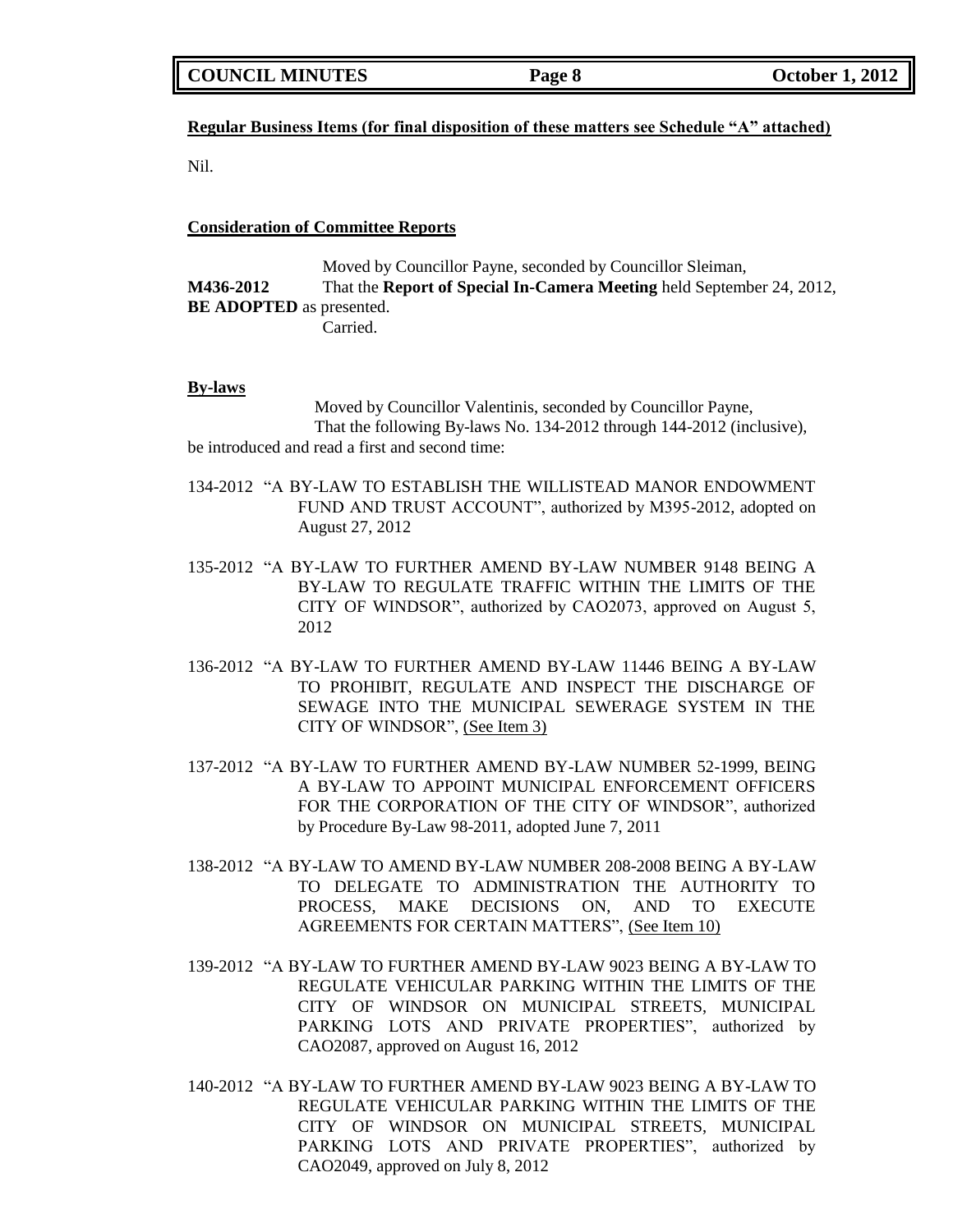**COUNCIL MINUTES Page 9 October 1, 2012**

- 141-2012 "A BY-LAW TO AMEND BY-LAW 3-2009 BEING A BYLAW TO CLOSE, STOP UP AND CONVEY THE 20.1 METRE (65.9 FOOT) WIDE PORTIONS OF LARKING STREET AND VIMY STREET SOUTH OF TECUMSEH ROAD EAST, CITY OF WINDSOR", authorized by M361- 2012, adopted August 7, 2012
- 142-2012 "A BY-LAW TO ASSUME MUNICIPAL SERVICES LOCATED IN PART OF PEPPERVINE STREET AND PART OF HARROGATE STREET SHOWN ON PLAN 12M-523, IN THE CITY OF WINDSOR", authorized by M98-2012, adopted August 27, 2012
- 143-2012 "A BY-LAW TO FURTHER AMEND BY-LAW NUMBER 250-2004 CITED AS THE "WINDSOR SIGN BY-LAW"", (See Item 11)
- 144-2012 "A BY-LAW TO CONFIRM THE PROCEEDINGS OF THE COUNCIL OF THE CORPORATION OF THE CITY OF WINDSOR AT ITS MEETING HELD ON THE FIRST DAY OF OCTOBER, 2012"

Carried.

Moved by Councillor Gignac, seconded by Councillor Halberstadt,

That the Committee of the Whole does now rise and report to Council respecting the business items considered by the Committee:

- **1) Communication Items (as amended)**
- **2) Consent Agenda (as presented)**
- **3) Items Deferred**
- **Items Referred**
- **4) Consideration of the Balance of Business Items (see Schedule "A")**
- **5) Committee Reports (as presented)**
- **6) By-laws given first and second readings (as presented)**

Carried.

### **Notices of Motion**

None presented.

### **Third Reading of By-laws**

Moved by Councillor Marra, seconded by Councillor Jones,

That the following By-laws No. 134-2012 through 144-2012 (inclusive), having been read a first and second time be now read a third time and finally passed and that the Mayor and Clerk **BE AUTHORIZED** to sign and seal the same notwithstanding any contrary provision of the Council.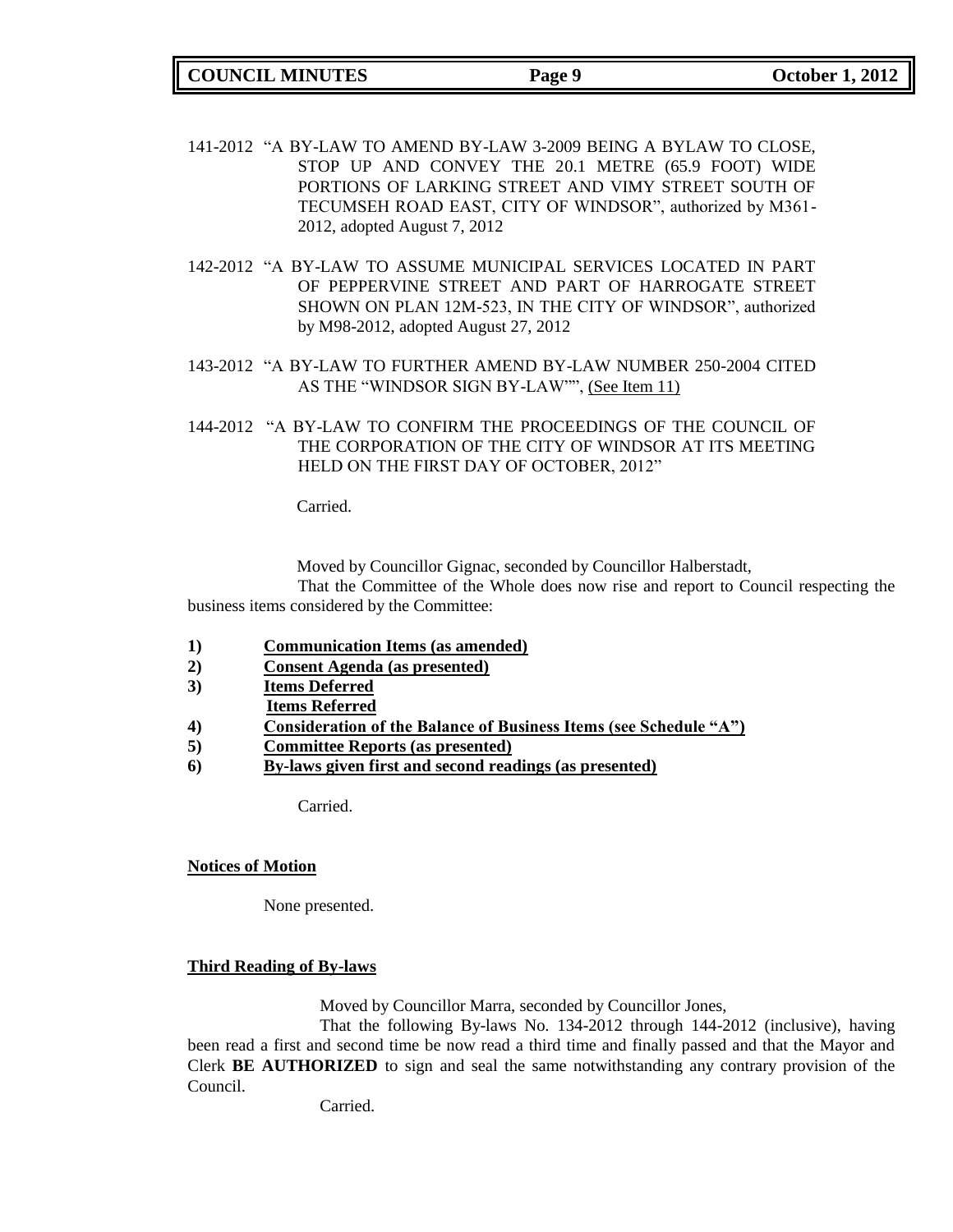**Petitions**

None presented.

### **Council Questions**

Moved by Councillor Jones, seconded by Councillor Hatfield,

**M437-2012** That the following Council Question by Councillor Jones **BE APPROVED**, and that Administration **BE DIRECTED** to proceed with the necessary actions to respond to the Council Question, consistent with Council's instructions, and in accordance with Section 17.1 of the Procedure By-law 98-2011:

### **CQ23-2012**

Asks if Administration will communicate with Minister Bob Chiarelli, Ministry of Infrastructure, and Teresa Piruzza, MPP Windsor West, regarding the future of the present County Jail on Brock Street when the new Centre, South West Detention Centre opens.

Carried.

SP/10230

Moved by Councillor Payne, seconded by Councillor Maghnieh,

**M438-2012** That the following Council Question by Councillor Payne **BE APPROVED**, and that Administration **BE DIRECTED** to proceed with the necessary actions to respond to the Council Question in the form of written report, consistent with Council's instructions, and in accordance with Section 17.1 of the Procedure By-law 98-2011:

## **CQ24-2012**

Asks for a report on the feasibility of a proactive program to offer certain alleys for sale, possibly for a nominal payment to abutting property owners so as to relieve the City of the cost of maintaining such alleys in perpetuity.

Carried.

SW2012

Moved by Councillor Halberstadt, seconded by Councillor Marra,

**M439-2012** That the following Council Question by Councillor Halberstadt BE **APPROVED**, and that Administration **BE DIRECTED** to proceed with the necessary actions to respond to the Council Question in the form of written report, consistent with Council's instructions, and in accordance with Section 17.1 of the Procedure By-law 98-2011:

## **CQ25-2012**

Asks that the Office of the City Engineer prepare a report in conjunction with the 2013 capital budget deliberations, on a strategy to address the issue of 61% now deficient alleys with a modest budget line that will allow rehabilitation or reconstruction of alleys the Corporation knows will be required over the long term in our core areas**.**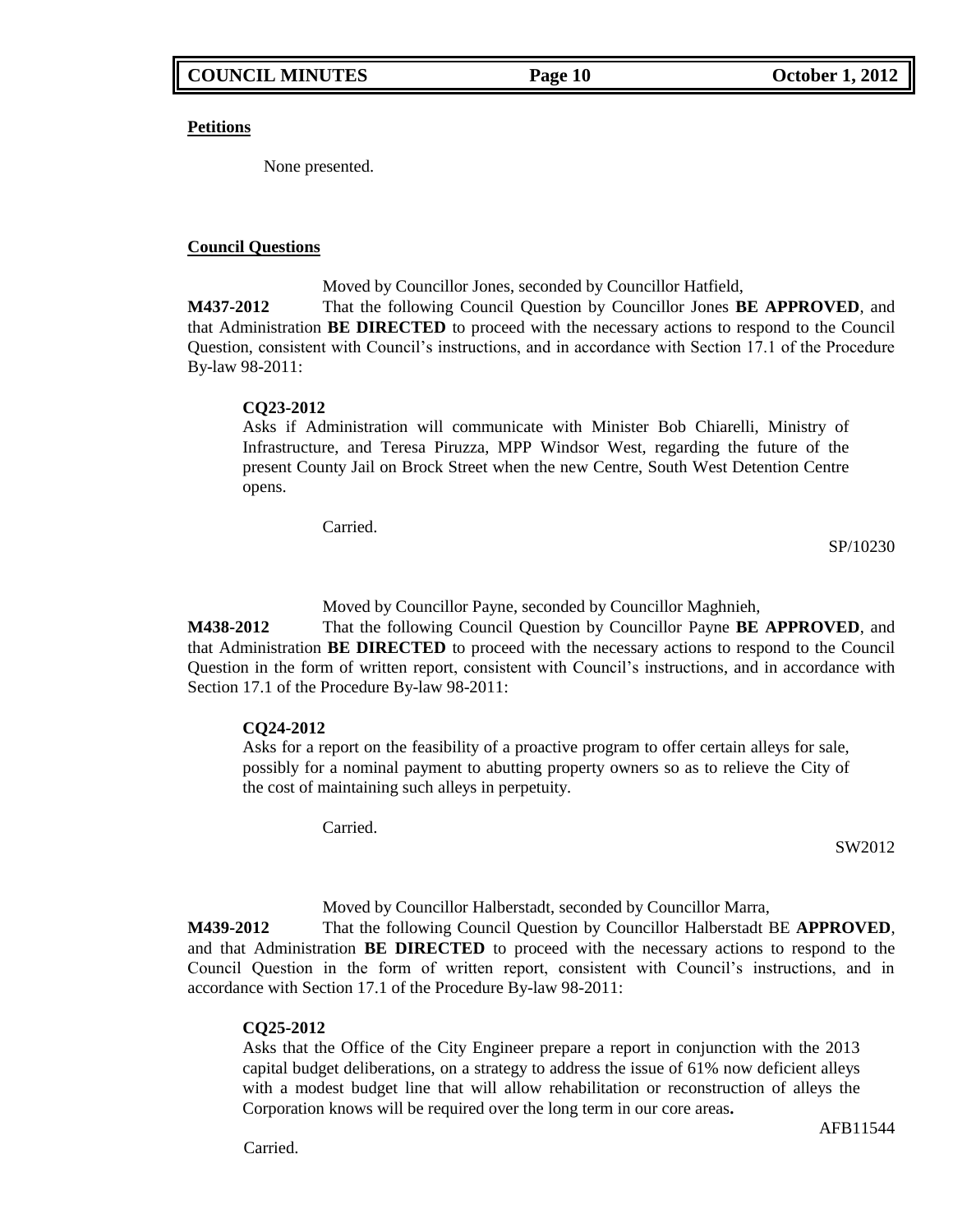### **Adjournment**

Moved by Councillor Valentinis, seconded by Councillor Payne, That this Council meeting stand adjourned until the next regular meeting of Council or at the call of the Mayor. Carried.

Accordingly, the meeting is adjourned at 8:10 o'clock p.m.

**MAYOR**

**CITY CLERK**

## **THIS IS A DRAFT COPY**

# **DEPUTY CITY CLERK/SENIOR MANAGER OF COUNCIL SERVICES**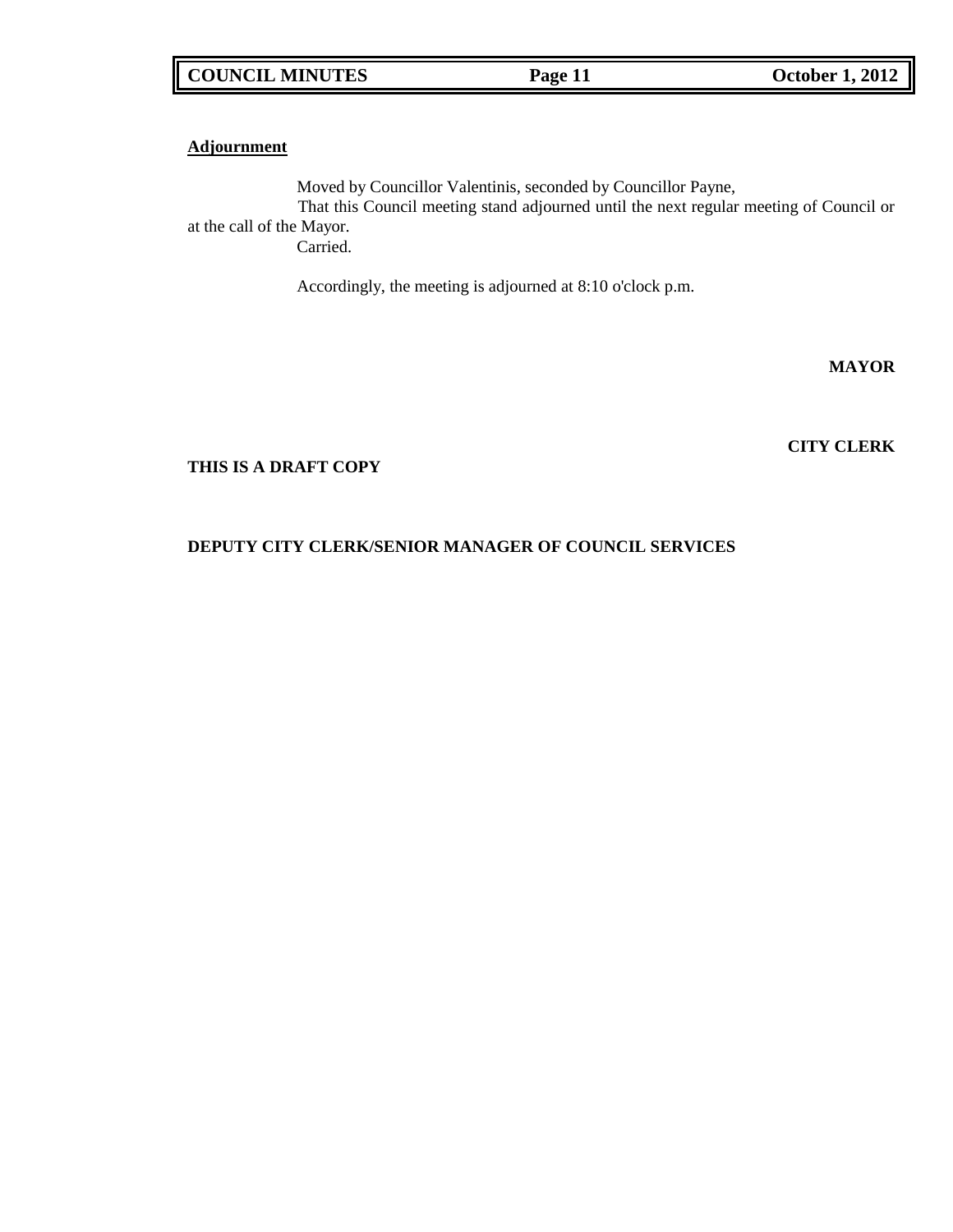# Marra

Jones

### CR223/2012

That the CAO **BE AUTHORIZED** to sign future agreements for Fire Dispatching services that are satisfactory in form to the City Solicitor and at a rate that is recommended by the Fire Chief and the City Treasurer and adopted annually by Council as part of the fees and charges by-law that is approved annually as part of the budget process.

Carried.

### Report Number **16136 SF2012 C1**

Dilkens Gignac

## CR224/2012

That the report of the Chief Financial Officer and City Treasurer dated September 7, 2012 entitled

"Green SunRising Inc. Solar Bench Donation" **BE DEFERRED** to allow for Administration to meet with the President of Green SunRising Inc. to determine if there are alternative options regarding its design and advertising signage.

## Carried.

Councillor Hatfield voting nay.

Report Number **16128 SR2012 C2**

Marra Jones

CR225/2012

That the Mayor and Windsor City Council **APPROVE** amendments to By-law 11446 (Sewer Use

By-law) to comply with recent legislation, as outlined in the report of the City Engineer dated September 17, 2012.

Carried.

Report Number **16141 AB2012 C3**

Gignac Payne

## CR226/2012

THAT City Council **APPROVES** the current funding model and structure in place for this project that is outlined in the agreement with Housing Information Services for the A Place of My Own (APMO) program.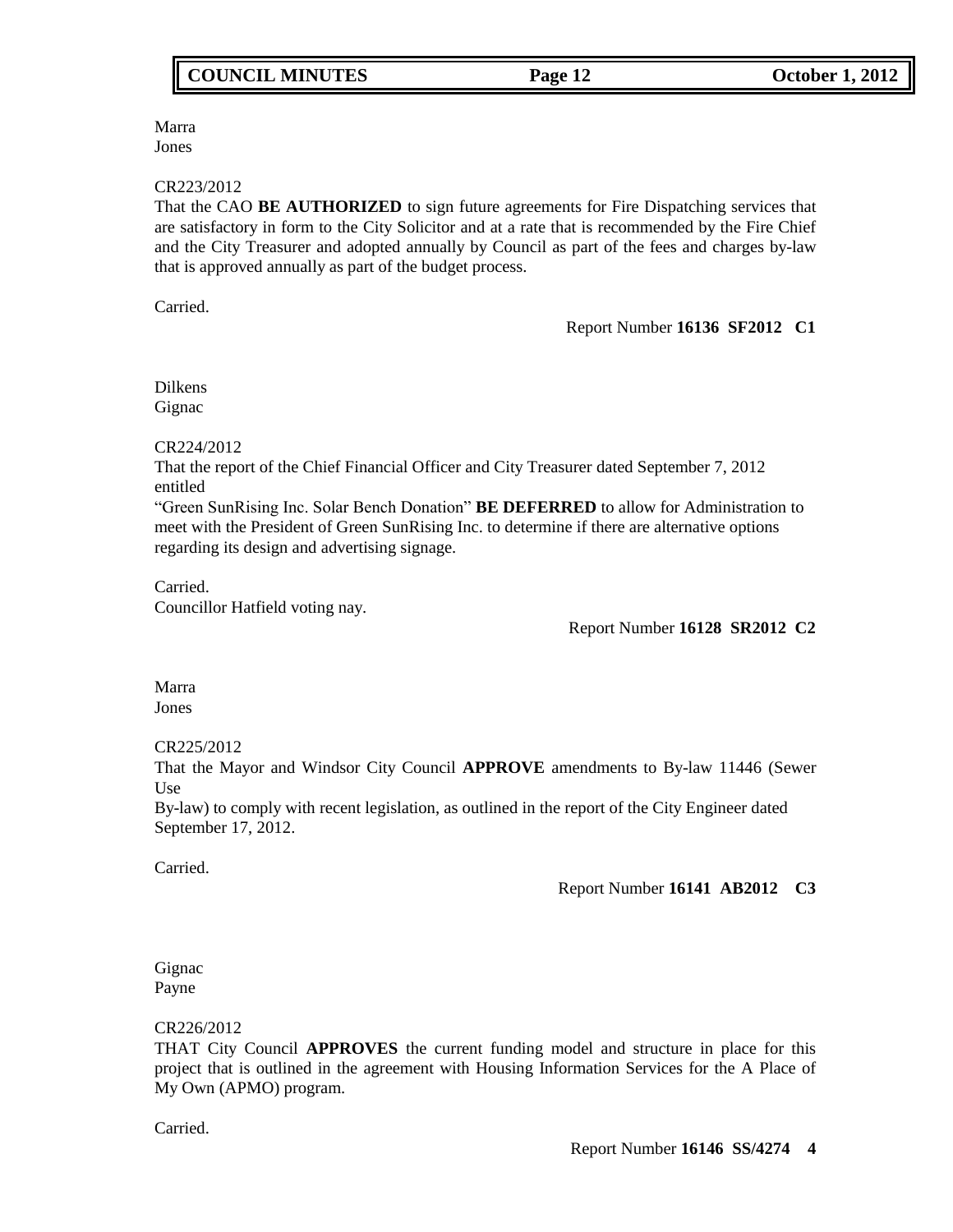Marra Jones

CR227/2012

- **I.** That the City Engineer **BE AUTHORIZED** to proceed with the Award of the Tender for the Spring Garden paved shoulders, to the low bidders, to **BE FUNDED** from Bikeways Development Project 7111031, subject to the tender meeting project specifications and being within the approved budget and subject to the terms and conditions of the City's Purchasing By-law 400-2004 (as amended).
- **II.** That the CAO and City Clerk **BE AUTHORIZED** to sign a contract with the low Tenderer, satisfactory in form to the City Solicitor, in financial content to the Chief Financial Officer and City Treasurer, and in technical content to the City Engineer.
- **III.** That funding for the work **BE PROVIDED** through a transfer of the remaining balance in Fund 181 – Bike Reserve of approximately \$80,210, with the balance of the work to **BE FUNDED** from the Bikeways Development Project 7111031.
- **IV.** That Fund 181 Bike Reserve **BE CLOSED** after all necessary transfers have been completed.

Carried.

Report Number **16140 MB/5331 C5**

Marra Jones

CR228/2012

That the low bidder, SLR Contracting Group Inc., for Tender 77-12, Malden Landfill Gas Control Barrier, at a cost of \$178,700 (excluding applicable taxes) **BE ACCEPTED**; and further,

That the Chief Administrative Officer and City Clerk **BE AUTHORIZED** to sign a contract with the low bidder, satisfactory in form to the City Solicitor and Corporate Leader Economic Development and Public Safety, in financial content to the Chief Financial Officer/City Treasurer and Corp. Leader Finance and Technology and in technical content to the City Engineer and Corporate Leader Environmental Protection and Transportation for the completion of the work described in Tender 77-12.

Carried.

Report Number **16133 EI/10588 C6**

Marra Jones

CR229/2012

THAT the transfer of \$100,000 from the \$1.5 million placeholder in the 2012 Capital Budget to Minor Alley Maintenance Programme (Project ID 7121000) **BE APPROVED**.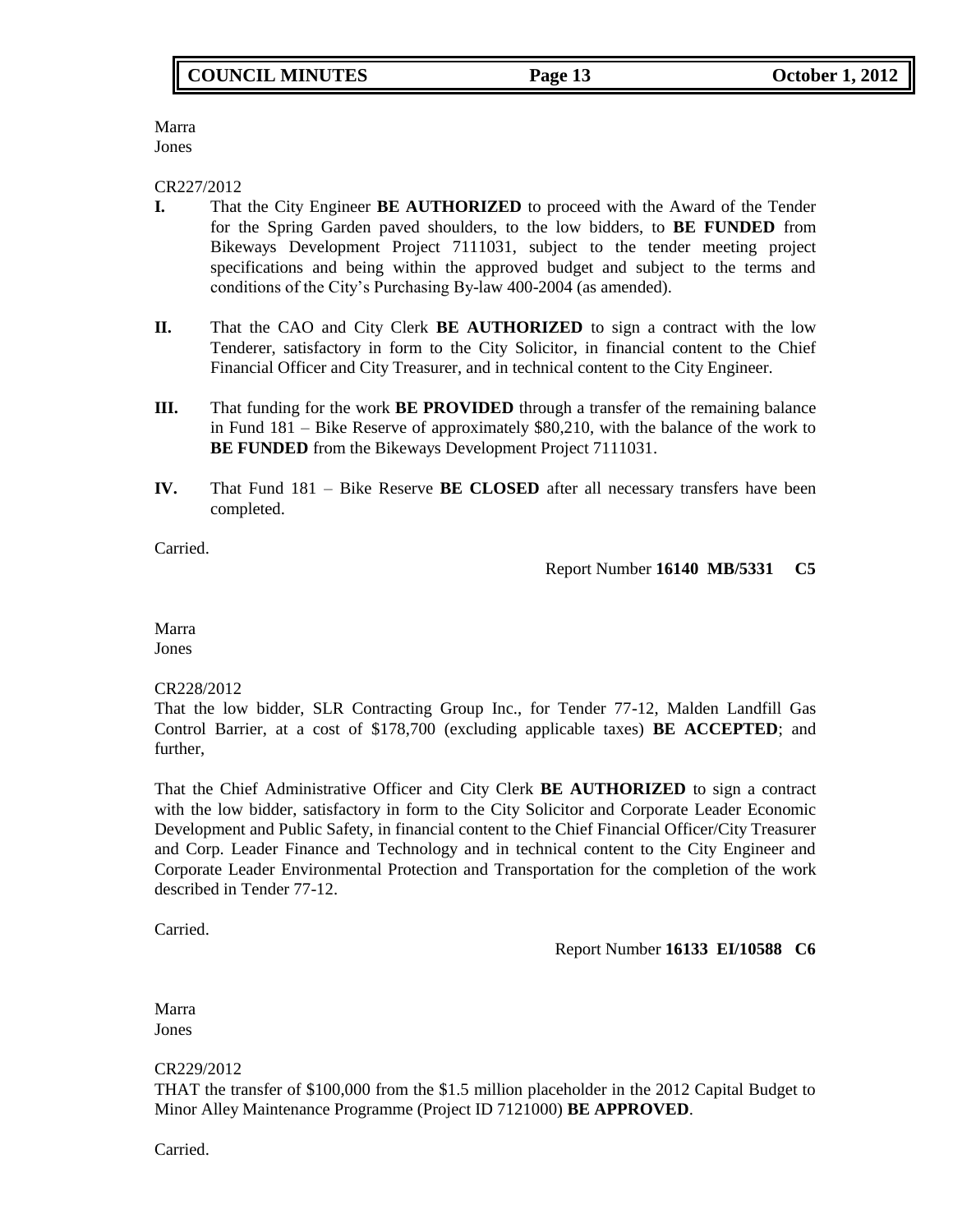Report Number **16134 SW2012 C7**

Marra Jones

### CR230/2012

That Council **APPROVE** the temporary recruitment of a full time energy position funded 80% up to a maximum of \$108,000 including appropriate expenses through the Province of Ontario (Ontario Power Authority) "saveONenergy For Business" incentive program; and

That Council **AUTHORIZE** the funding of the 20% balance of costs of the position not covered by the program from the Energy Reserve Fund; and

That the Chief Administrative Officer and City Clerk **BE AUTHORIZED** to sign as may be required the associated agreements, contracts with the Provincial Government and its affiliated agencies as well as Enwin Utilities satisfactory in form to the City Solicitor in technical content to the Manager of Energy Initiatives and in financial content to the City Treasurer.

Carried.

## Report Number **16126 MU/11561 C8**

### Marra Jones

## CR231/2012

That City Council **ACCEPT** Administration's recommendation with regards to approval of 52 applications for total tax relief of \$76,737.13; as outlined in the report of the City Treasurer dated September 18, 2012 entitled "Relief from Property Taxation 2012"; and

That City Council **SUPPORT** Administration's recommendations with regards to the denial of 22 applications for tax relief.

Carried.

Report Number **16130 AF2012 C9**

Marra Jones

## CR232/2012

- **I.** That s.3 of By-law 208-2008 Delegation of Authority **BE AMENDED** to add a category which applies to onetime or infrequent agreements or processes that are of an administrative nature and comply with approved operating or capital budgets, and a category for grant applications submitted by the City for existing approved programs where City funding is either not required or is available within existing budgets.
- **II.** That By-law No. 138-2012 **BE ENACTED**.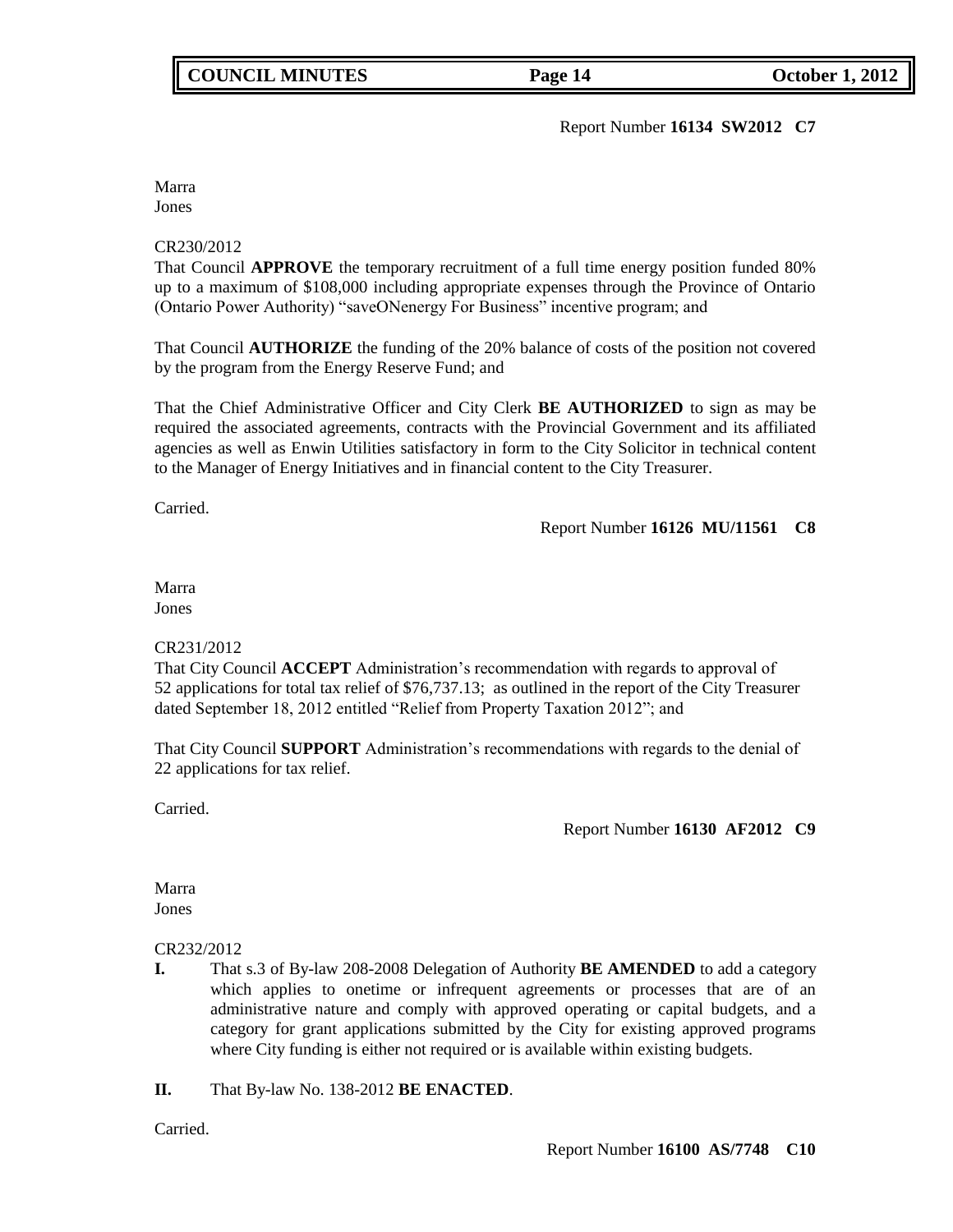Sleiman Marra

CR233/2012

- I. That the Windsor Star application to amend the City of Windsor Sign By-law 250-2004, to permit the installation of the proposed LED wall signs on the northwest corner facades of the 300 Ouellette Building as depicted by the Appendices, **BE APPROVED** subject to the following condition:
	- i. Full-motion video that is longer than one (1) minute in duration will be permitted only when the roads in the vicinity of the signs are closed to traffic as part of an approved special event and/or street festival; and,
	- ii. The large LED screen shall be 8 meters, from the road surface, so as not to interfere with traffic signals.
- II. That the approval be treated as a pilot project for period of three (3) years to allow the City of Windsor, in consultation with the Windsor Star, to evaluate the impact of the subject sign's operation within the downtown environment.
- III. That the By-law Number 143-2012, a By-law to further amend By-law Number 250- 2004,

**BE CONSIDERED AND PASSED** at the October 1, 2012 meeting of City Council.

Carried.

Report Number **16148 SBS2012 11**

## **STANDING COMMITTEE RESOLUTIONS**

Moved by Councillor Marra, seconded by Councillor Jones,

**M440-2012** That **Report No. 86 of the Planning Standing Committee** of its meeting held September 10, 2012 regarding "Official Plan Review Report #28 – Official Plan Amendment No. 85: Introduction and Glossary" **BE ADOPTED** as presented. Carried.

Report No. 16112 ZO/8949

Moved by Councillor Marra, seconded by Councillor Jones,

**M441-2012** That **Report No. 87 of the Planning Standing Committee** of its meeting held September 10, 2012 regarding "Planning response to Council's recommendation regarding Delegation of Approval Authority as noted in CR107/2012" **BE ADOPTED** as presented. Carried.

Report No. 161107 AS/7748

Moved by Councillor Marra, seconded by Councillor Jones,

**M442-2012** That **Report No. 88 of the Planning Standing Committee** of its meeting held September 10, 2012 regarding "Conveyance of whole width portion of closed alley at the rear of the

1803 Olive Road" **BE ADOPTED** as presented.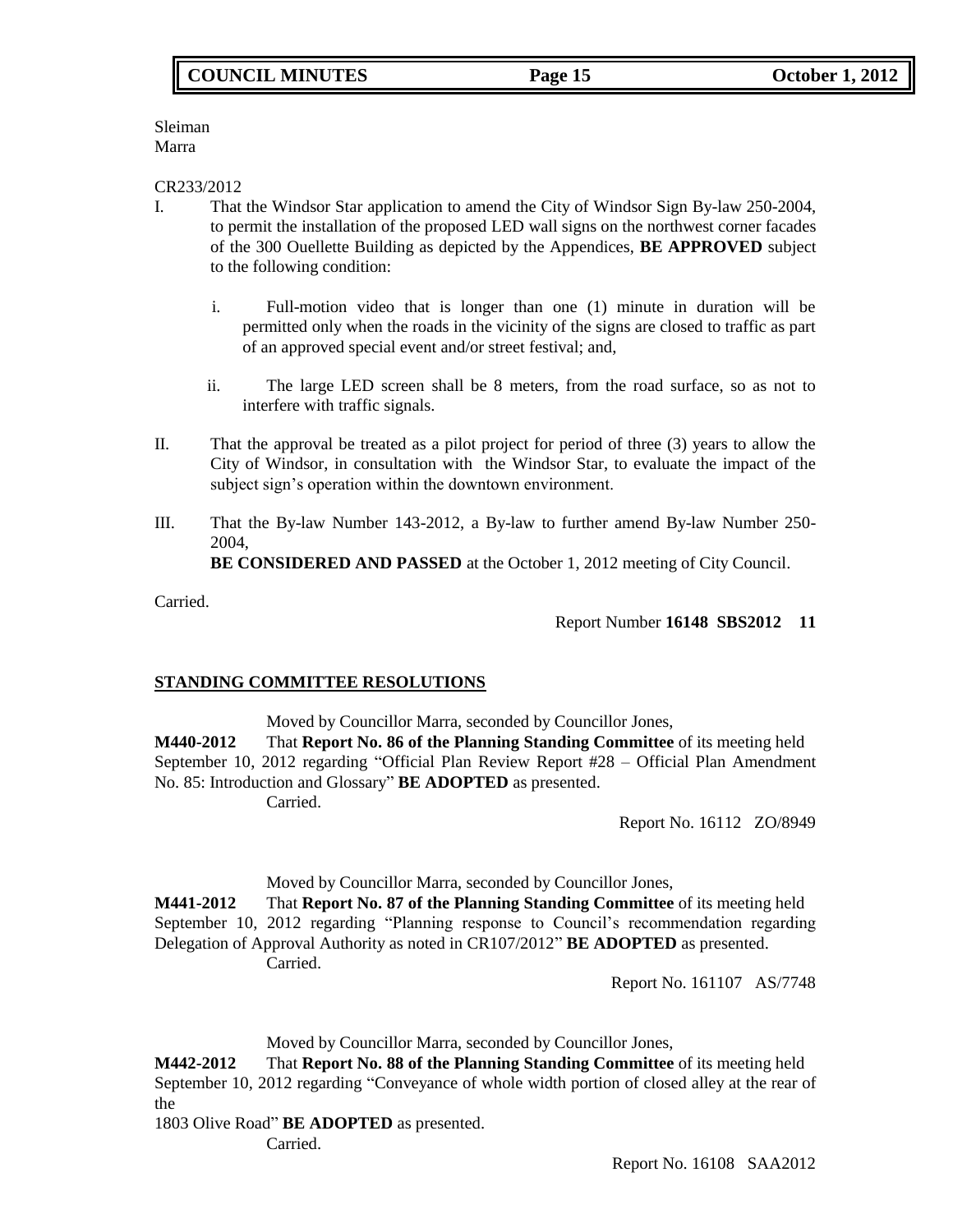Moved by Councillor Marra, seconded by Councillor Jones,

**M443-2012** That **Report No. 89 of the Planning Standing Committee** of its meeting held September 10, 2012 regarding "Recent *Planning Act* Amendments Requiring Second Unit Policies & Letter from Windsor-Essex Family Network & Resource Centre dated September 10, 2012"

**BE ADOPTED** as presented.

Carried.

Report No. 16116 ZO/8949 GH/6905

Moved by Councillor Marra, seconded by Councillor Jones,

**M444-2012** That **Report No. 109 of the Social Development, Health & Culture Standing Committee** of its meeting held September 12, 2012 regarding "A Place of My Own (APMO)" **BE ADOPTED** as presented.

Carried.

MB2012

Moved by Councillor Marra, seconded by Councillor Jones, **M445-2012** That **Report No. 110 of the Social Development, Health & Culture Standing Committee** of its meeting held September 12, 2012 regarding "Minutes of the Committee of Management for Huron Lodge Long Term Care Home of its meeting held June 11, 2012" **BE ADOPTED** as presented.

Carried.

Moved by Councillor Marra, seconded by Councillor Jones,

**M446-2012** That **Report No. 111 of the Social Development, Health & Culture Standing Committee** of its meeting held September 12, 2012 regarding "Minutes of the Board of Directors, Willistead Manor of its meeting held June 12, 2012" **BE ADOPTED** as presented. Carried.

MB2012

MB2012

MB2012

Moved by Councillor Marra, seconded by Councillor Jones,

**M447-2012** That **Report No. 112 of the Social Development, Health & Culture Standing Committee** of its meeting held September 12, 2012 regarding "Minutes of the Windsor Accessibility Advisory Committee of its meeting held July 17, 2012" **BE ADOPTED** as presented.

Carried.

Moved by Councillor Marra, seconded by Councillor Jones,

**M448-2012** That **Report No. 113 of the Social Development, Health & Culture Standing Committee** of its meeting held September 12, 2012 regarding "Agreement with the Ministry of Tourism, Culture & Sport" **BE ADOPTED** as presented.

Carried.

Report Number 16110 SS/10725

**COUNCIL MINUTES Page 16 October 1, 2012**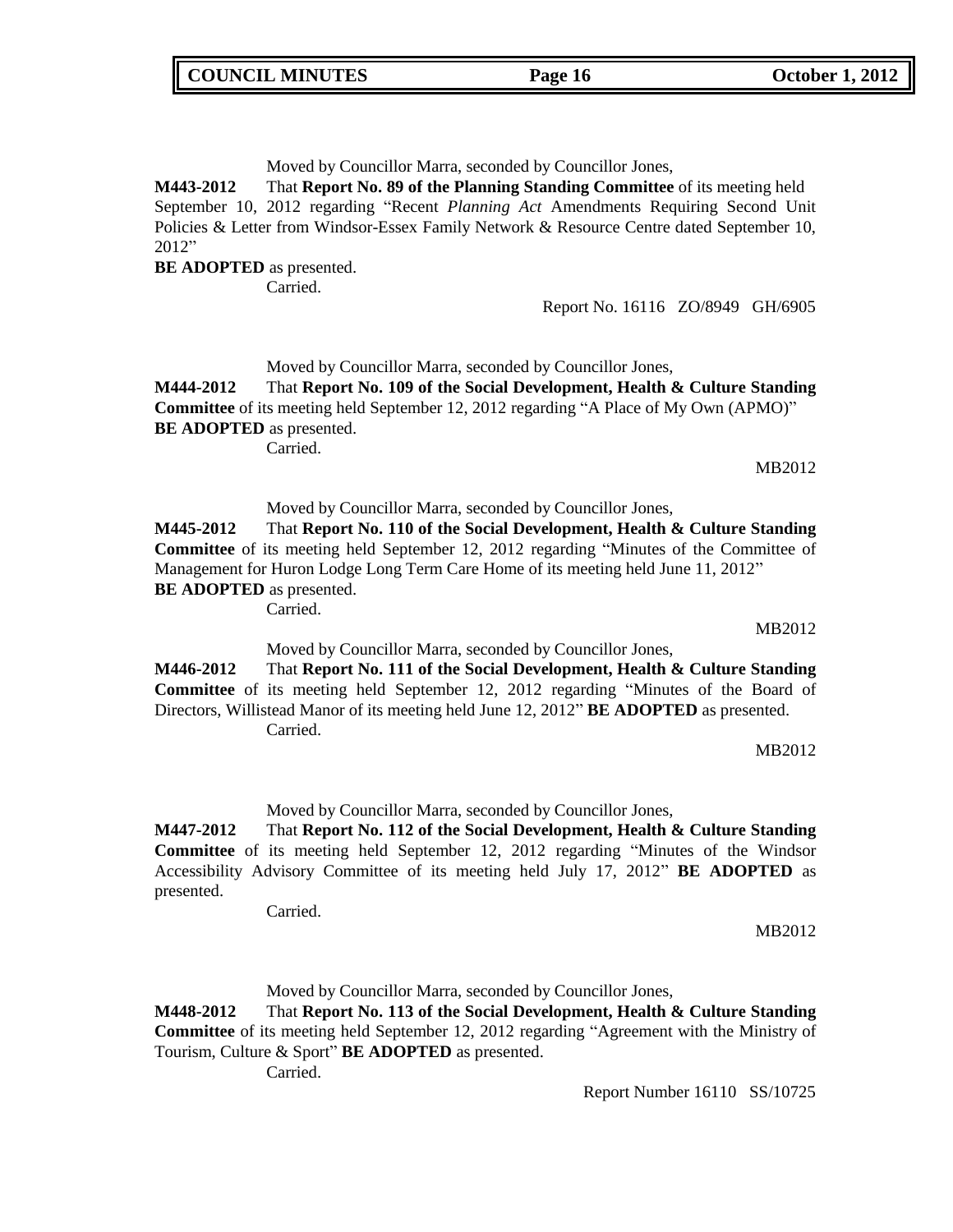| COUNCIL MINUTES<br>Page 17 | <b>October 1, 2012</b> |
|----------------------------|------------------------|
|----------------------------|------------------------|

Moved by Councillor Marra, seconded by Councillor Jones,

**M449-2012** That **Report No. 114 of the Social Development, Health & Culture Standing Committee** of its meeting held September 12, 2012 regarding "Memorandum of Understanding between the Institute for Canadian Citizenship (owner of the Cultural Access Pass program) AND the City of Windsor (on behalf of Windsor's Community Museum/Francois Baby House)" **BE ADOPTED**

as presented.

г

Carried.

Report Number 16115 SR/8996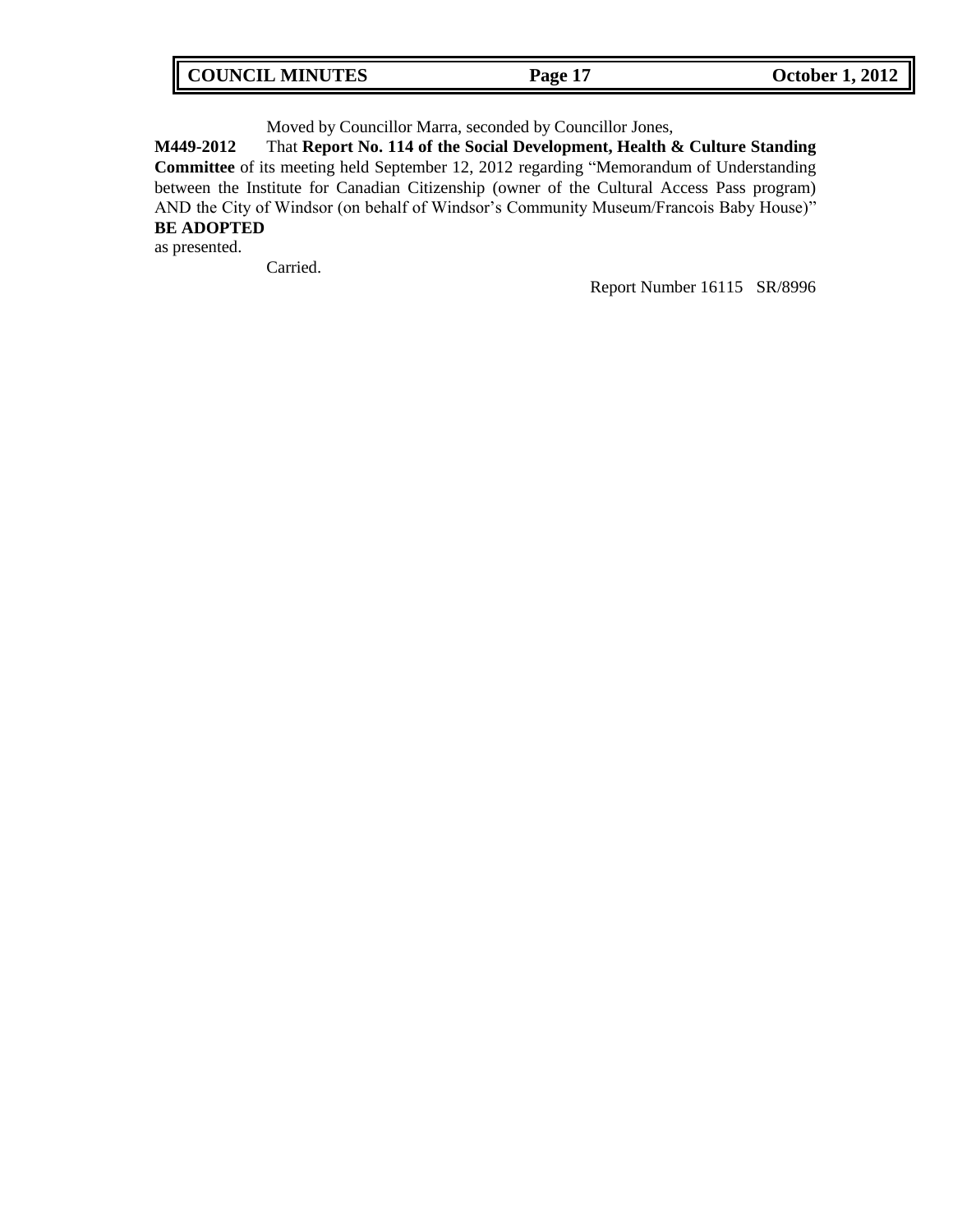| <b>COUNCIL MINUTES</b> |  |
|------------------------|--|
|------------------------|--|

**COUNCIL MINUTES COUNCIL MINUTES COUNCIL 2012** 

**Adopted by Council at its meeting held October 1, 2012 [M436-2012]** VC/bm

# **SPECIAL MEETING OF COUNCIL – IN CAMERA September 24, 2012**

## **Meeting called to order at: 4:37 p.m.**

## **Members in Attendance:**

Mayor E. Francis Councillor D. Dilkens Councillor R. Jones Councillor A. **Halberstadt** Councillor F. Valentinis Councillor B. Marra Councillor P. Hatfield Councillor J. Gignac Councillor A. Maghnieh Councillor H. Payne Councillor E. Sleiman

## **Also in attendance:**

- H. Reidel, Chief Administrative Officer
- R. Warsh, Community Development and Health Commissioner and Corporate Leader Social Development, Health, Recreation and Culture
- M. Sonego, City Engineer and Corporate Leader Environmental Protection and Transportation
- G. Wilkki, City Solicitor and Corporate Leader Economic Development and Public Safety
- V. Critchley, City Clerk/Licence Commissioner and Corporate Leader Public Engagement and Human Resources
- O. Colucci, Chief Financial Officer/City Treasurer and Corporate Leader Finance and Technology

# **Verbal Motion is presented by Councillor Sleiman, seconded by Councillor Gignac,**

**to move in Camera for discussion of the following item(s):**

| Item No. | <b>Subject</b>                                                                                                                               | Section – Pursuant to<br>Municipal Act, 2001,<br>as amended |
|----------|----------------------------------------------------------------------------------------------------------------------------------------------|-------------------------------------------------------------|
|          | Property matters – security of the $\frac{239(2)(a)(c)}{c}$<br>property of the Corporation/disposition<br>of land – verbal report - DEFERRED |                                                             |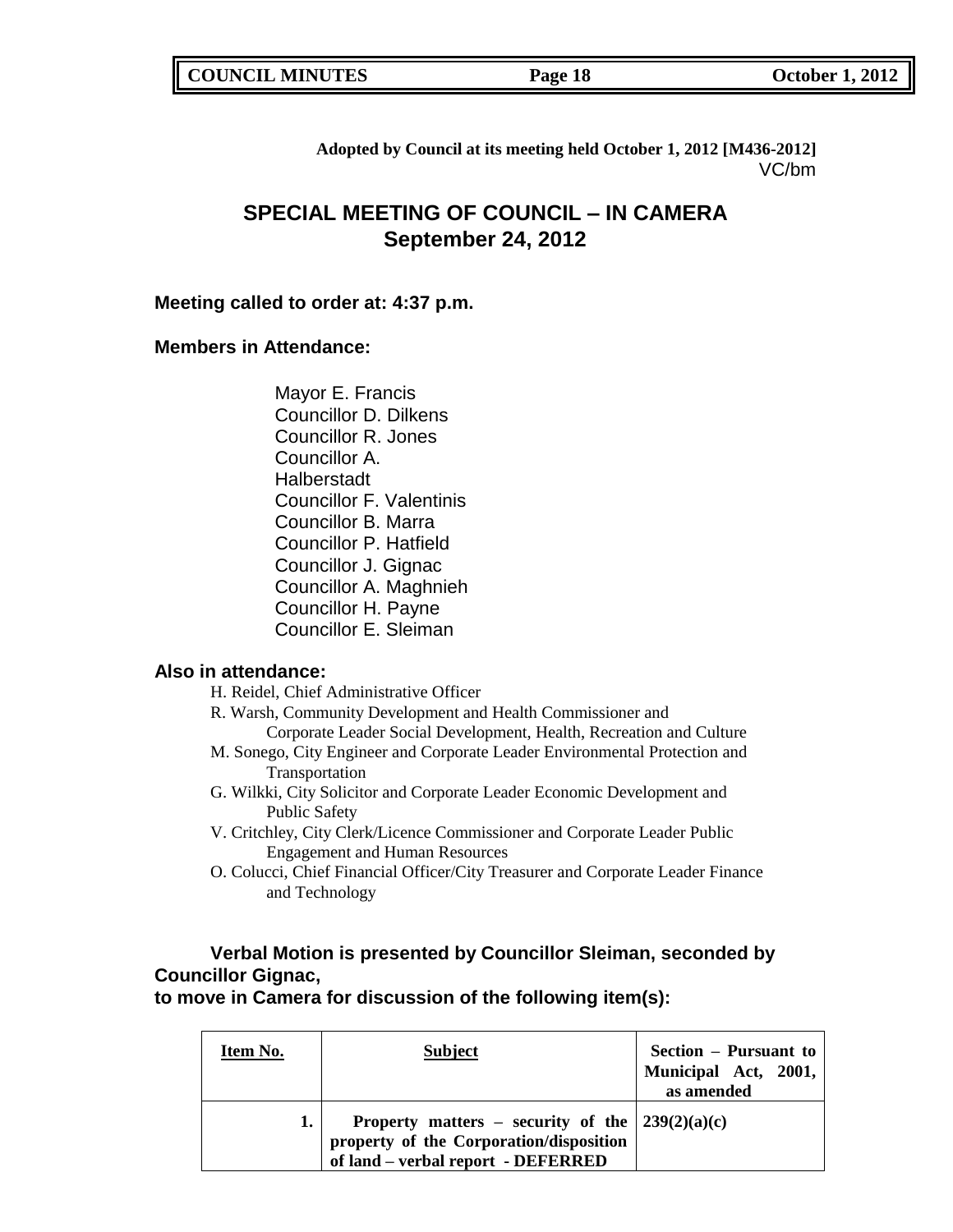**COUNCIL MINUTES Page 19 October 1, 2012**

| " | <b>Personal</b>                                         | matter | $\overline{\phantom{0}}$ | about |  | an   239(2)(b) |
|---|---------------------------------------------------------|--------|--------------------------|-------|--|----------------|
|   | $\mathbf{r}$ identifiable individual(s) – verbal report |        |                          |       |  |                |

**Motion Carried.**

## **Declarations of Pecuniary Interest:**

None declared.

**Discussion on the items of business. (Items 2 and 1)**

**Verbal Motion is presented by Councillor Marra, seconded by Councillor Valentinis, to move back into public session.**

**Motion Carried.**

**Moved by Councillor Valentinis, seconded by Councillor Marra, THAT the Clerk BE DIRECTED to transmit the recommendation(s) contained in the report(s) discussed at the In-Camera Council Meeting held September 24, 2012 directly to Council for consideration at the next Regular Meeting.**

1. That the confidential verbal report respecting property matters – security of the property/disposition of land **BE DEFERRED.**

2. That the confidential verbal report from the Chief Administrative Officer respecting a personal matter about an identifiable individual(s) **BE RECEIVED** and that Administration **BE AUTHORIZED** to proceed in accordance with the verbal direction of Council.

## **Motion Carried.**

**Moved by Councillor Jones, seconded by Councillor Marra, That the special meeting of council held September 24, 2012 BE ADJOURNED.**

**(Time: 5:20 p.m.)**

**Motion Carried.**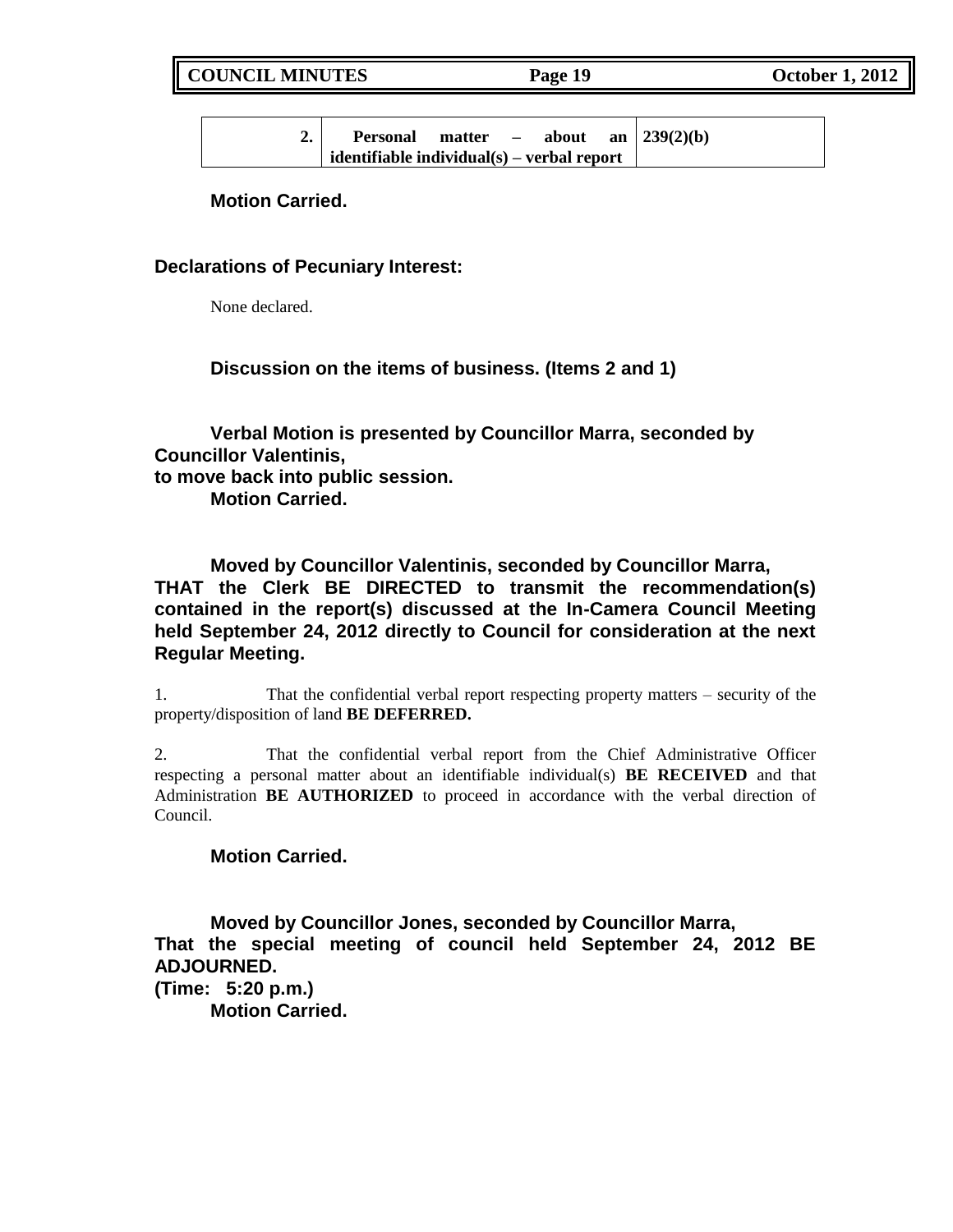**Adopted by Council at its meeting held October 1, 2012 [M440-2012]** /AC Windsor, Ontario October 1, 2012

**REPORT NO. 86** of the **PLANNING STANDING COMMITTEE** of its meeting held September 10, 2012

**Present: Councillor Bill Marra, Chair Councillor Joanne Gignac Councillor Alan Halberstadt Councillor Percy Hatfield Councillor Ed Sleiman Merrill Baker Barbara Bjarneson Cheryl Cross-Leal**

That the following recommendations of the Planning Standing Committee **BE APPROVED** as follows**:** 

Moved by Councillor Sleiman, seconded by Councillor Hatfield I That Official Plan Review Report #28 – Official Plan Amendment No. 85: Introduction and Glossary **BE RECEIVED**; and

II That Official Plan Amendment No. 85: "Introduction and Glossary" **BE ADOPTED** by Council and **BE FORWARDED** to the Minister of Municipal Affairs and Housing for approval, pursuant to Section 17(34) of the Planning Act; and,

III That Council **DECLARE** to the Minister of Municipal Affairs and Housing that Official Plan Amendment No. 85: "Introduction and Glossary" meets the requirements of Section 26 (1) (a) (i), (ii) and (iii) of the Planning Act.

Carried.

*Clerk's Note:* The report authored by the City Planner dated July 27, 2012 entitled "Official Plan Review Report #28 – Official Plan Amendment No. 85: Introduction and Glossary" is *attached* as background information. In addition, Administration has included a memo dated September 5, 2012 (*attached*) as additional information.

Livelink # 16112, ZO/8949

\_\_\_\_\_\_\_\_\_\_\_\_\_\_\_\_\_\_\_\_\_\_\_\_\_\_\_\_\_\_\_\_\_\_

\_\_\_\_\_\_\_\_\_\_\_\_\_\_\_\_\_\_\_\_\_\_\_\_\_\_\_\_\_\_\_\_\_\_

**CHAIRPERSON**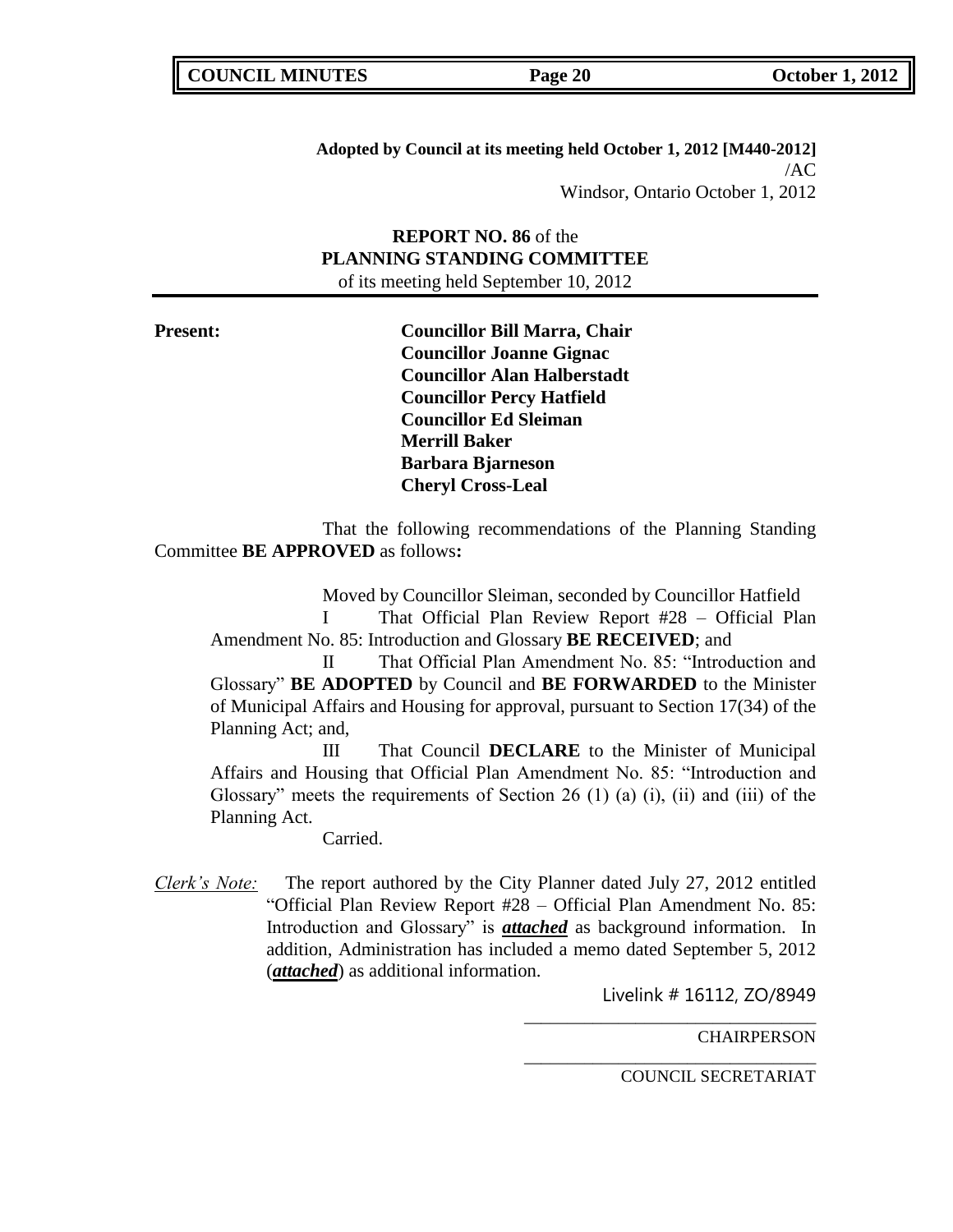**Adopted by Council at its meeting held October 1, 2012 [M441-2012]** /AC Windsor, Ontario October 1, 2012

**REPORT NO. 87** of the **PLANNING STANDING COMMITTEE** of its meeting held September 10, 2012

**Present: Councillor Bill Marra, Chair Councillor Joanne Gignac Councillor Alan Halberstadt Councillor Percy Hatfield Councillor Ed Sleiman**

That the following recommendations of the Planning Standing Committee **BE APPROVED** as follows**:** 

Moved by Councillor Halberstadt, seconded by Councillor

Sleiman

I That the City Solicitor **PREPARE** a by-law to delegate approval for Part Lot Control to the City Planner or Designate;

II That the Planning Department **REPORT** to Planning Standing Committee regarding additional opportunities for the delegation of other planning approval authority to Administration. Carried.

*Clerk's Note:* The report authored by the City Planner dated August 13, 2012 entitled "Planning response to Council's recommendation regarding Delegation of Approval Authority as noted in CR107/2012" is *attached* as background information.

### **Livelink # 16107, AS/7748**

\_\_\_\_\_\_\_\_\_\_\_\_\_\_\_\_\_\_\_\_\_\_\_\_\_\_\_\_\_\_\_\_\_\_

\_\_\_\_\_\_\_\_\_\_\_\_\_\_\_\_\_\_\_\_\_\_\_\_\_\_\_\_\_\_\_\_\_\_

**CHAIRPERSON**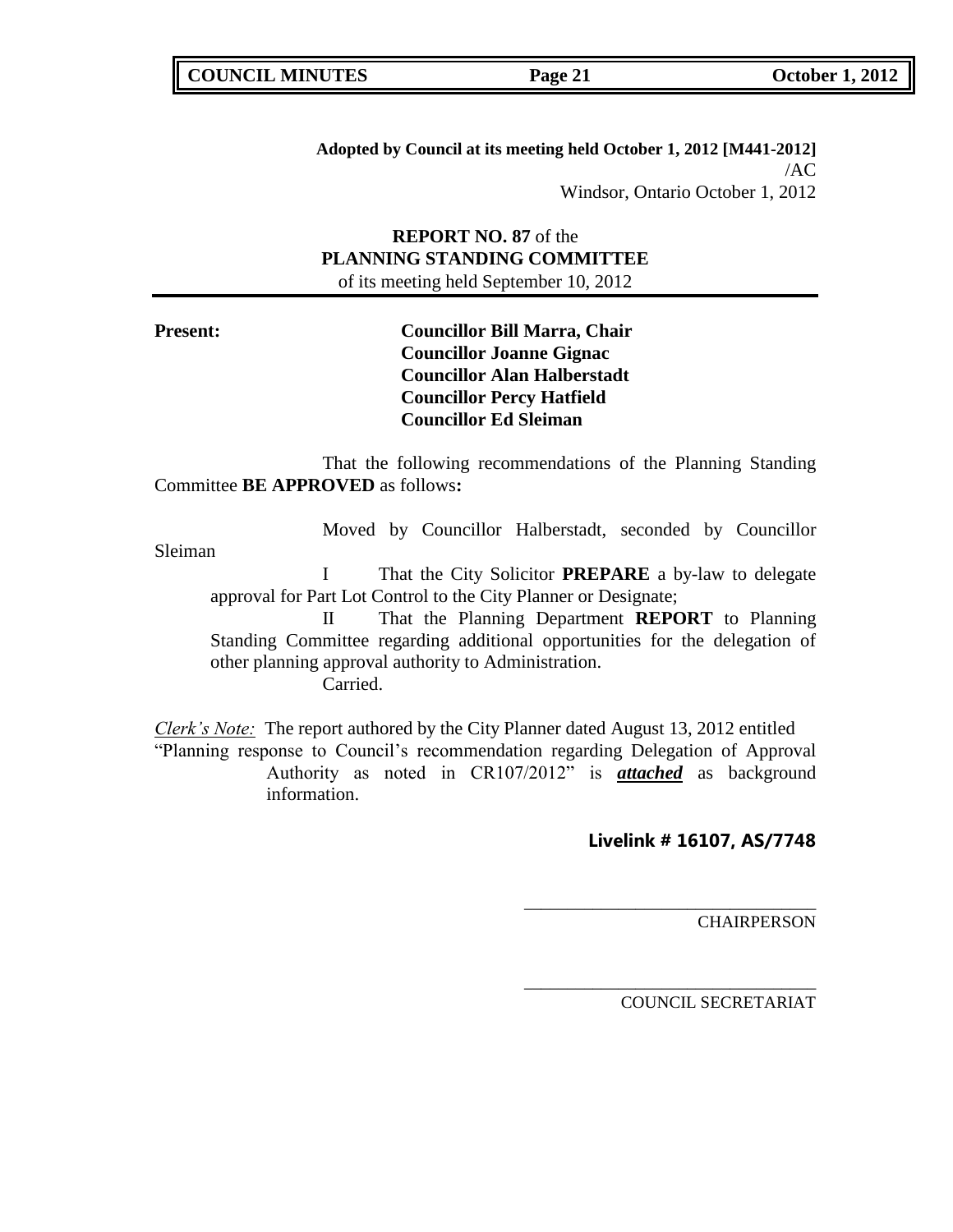**Adopted by Council at its meeting held October 1, 2012 [M442-2012]** /AC Windsor, Ontario October 1, 2012

## **REPORT NO. 88** of the **PLANNING STANDING COMMITTEE** of its meeting held September 10, 2012

**Present: Councillor Bill Marra, Chair Councillor Joanne Gignac Councillor Alan Halberstadt Councillor Percy Hatfield Councillor Ed Sleiman**

That the following recommendations of the Planning Standing Committee **BE APPROVED** as follows**:** 

Moved by Councillor Gignac, seconded by Councillor

Halberstadt

**THAT** the request by the owners of the property indicated below, to acquire the whole width portion of an unclaimed north/south alley between Olive Road and Pillette Road, identified by Teranet as PIN 01115-0445, closed by Bylaw 10233, as shown on the *attached* drawing (Appendix "A"), **BE APPROVED**, subject to easements in favour of Enwin Utilities Ltd., Bell Canada and Cogeco Cable, and further, the unclaimed alley **BE CONVEYED** at \$1.00 plus deed preparation costs (approximately \$450.00):

> UNCLAIMED ALLEY CONVEY TO 1802 Pillette Road 1803 Olive Road Plan 1063, Lot 82 Plan 1063, Part Lot 176

Carried.

*Clerk's Note:* The report authored by the City Planner dated August 22, 2012 entitled "Conveyance of whol

## **Livelink # 16108, SAA2012**

**\_\_\_\_\_\_\_\_\_\_\_\_\_\_\_\_\_\_\_\_\_\_\_\_\_\_\_\_\_\_\_\_\_\_**

\_\_\_\_\_\_\_\_\_\_\_\_\_\_\_\_\_\_\_\_\_\_\_\_\_\_\_\_\_\_\_\_\_\_

### **CHAIRPERSON**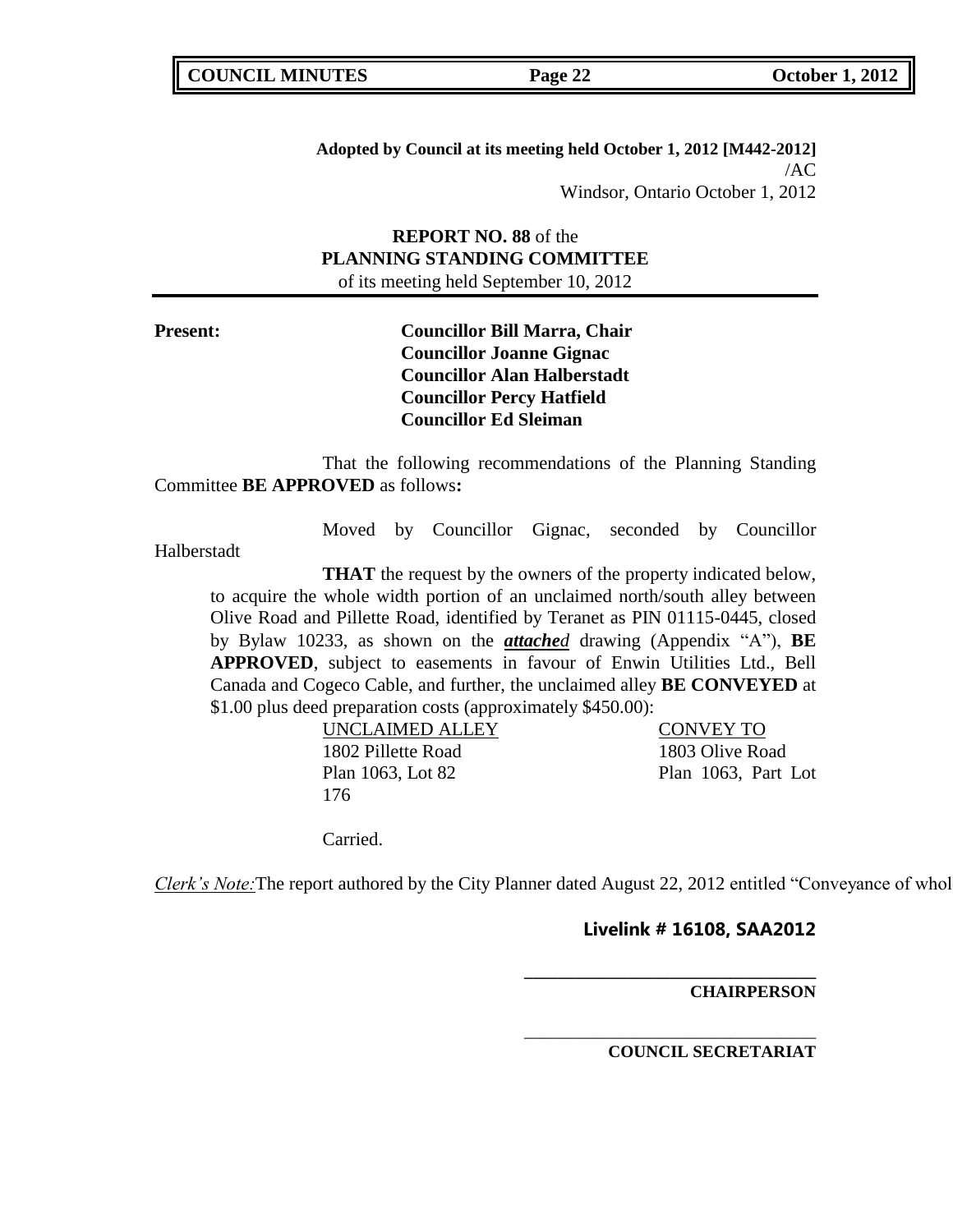**Adopted by Council at its meeting held October 1, 2012 [M443-2012]** /AC Windsor, Ontario October 1, 2012

**REPORT NO. 89** of the **PLANNING STANDING COMMITTEE** of its meeting held September 10, 2012

**Present: Councillor Bill Marra, Chair Councillor Joanne Gignac Councillor Alan Halberstadt Councillor Percy Hatfield Councillor Ed Sleiman**

That the following recommendations of the Planning Standing Committee **BE APPROVED** as follows**:** 

Moved by Councillor Gignac, seconded by Councillor Hatfield **THAT** the administrative report entitled "Recent Planning Act Amendments Requiring Second Unit Policies" regarding recent amendments to the *Planning Act* made through Bill 140 *Strong Communities through Affordable Housing Act, 2011* **BE RECEIVED** for information. Carried.

Clerk's Note: The report authored by the City Planner dated August 23, 2012 entitled "Recent Planning A information.

# **Livelink # 16116, ZO/8949 GH/6905**

\_\_\_\_\_\_\_\_\_\_\_\_\_\_\_\_\_\_\_\_\_\_\_\_\_\_\_\_\_\_\_\_\_\_

**\_\_\_\_\_\_\_\_\_\_\_\_\_\_\_\_\_\_\_\_\_\_\_\_\_\_\_\_\_\_\_\_\_\_ CHAIRPERSON**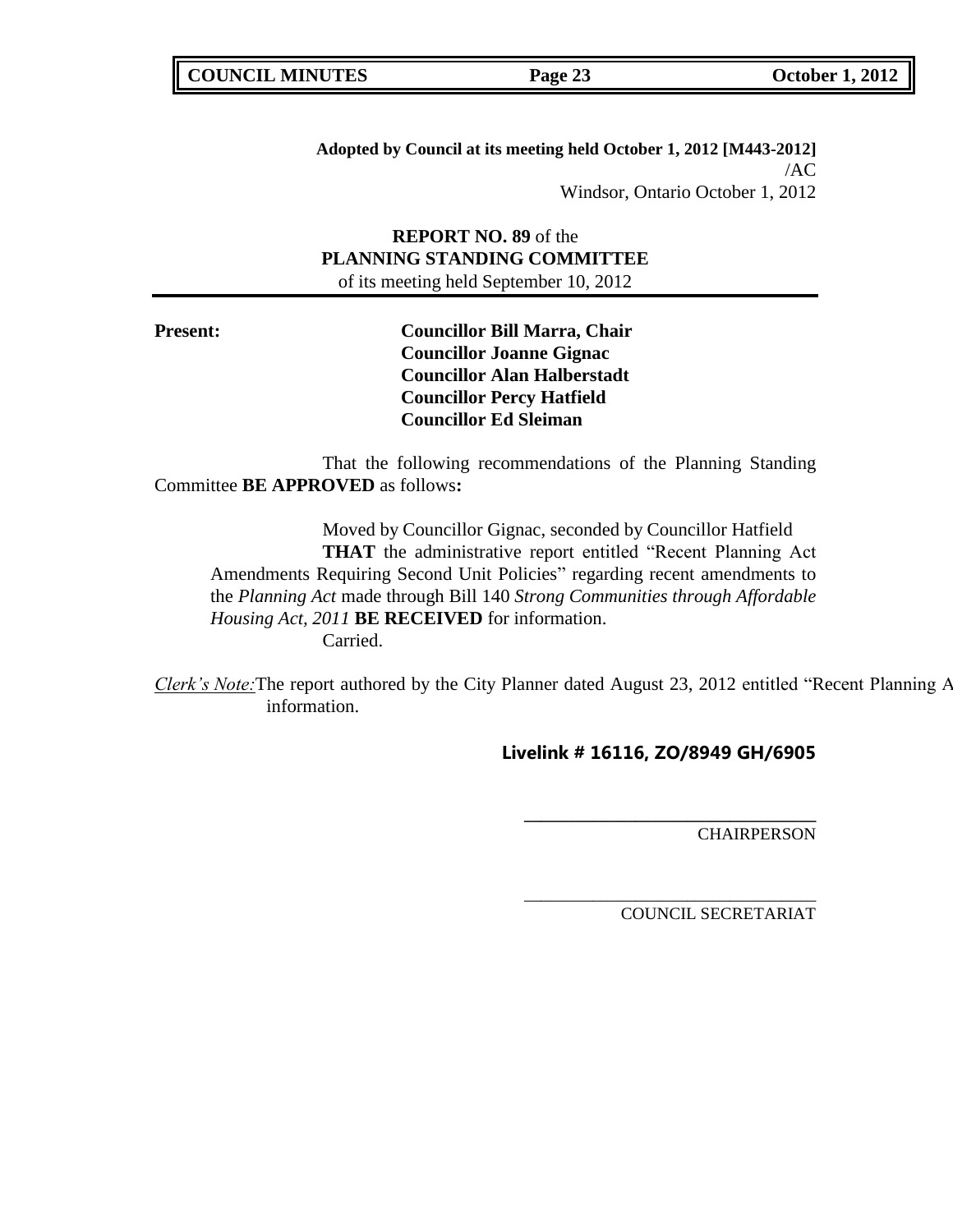|  | <b>COUNCIL MINUTES</b> |
|--|------------------------|
|--|------------------------|

# **Adopted by Council at its meeting held October 1, 2012 [M444-2012] AC/**

Windsor, Ontario, October 1, 2012

# **REPORT NO. 109** of the **SOCIAL DEVELOPMENT, HEALTH & CULTURE STANDING COMMITTEE** of its meeting held September 12, 2012

| <b>Present:</b> | <b>Councillor Ed Sleiman, Vice Chair</b> |
|-----------------|------------------------------------------|
|                 | <b>Councillor Percy Hatfield</b>         |
|                 | <b>Councillor Hilary Payne</b>           |
|                 | <b>Councillor Alan Halberstadt</b>       |
| Absent:         | <b>Councillor Ron Jones</b>              |

That the following recommendation of the Social Development, Health and Culture Standing Committee **BE APPROVED** as follows**:** 

Moved by Councillor Hatfield, seconded by Councillor Payne, **THAT** the presentation entitled "A Place of My Own (APMO) funded by HPS" **BE RECEIVED** for information. Carried.

*Clerk's Note:* **The PowerPoint presentation entitled "A Place of My Own (APMO)" is**  *attached* **as background information.**

**VICE CHAIRPERSON**

**COUNCIL SECRETARIAT**

**\_\_\_\_\_\_\_\_\_\_\_\_\_\_\_\_\_\_\_\_\_\_\_\_\_\_\_\_\_\_\_\_\_\_**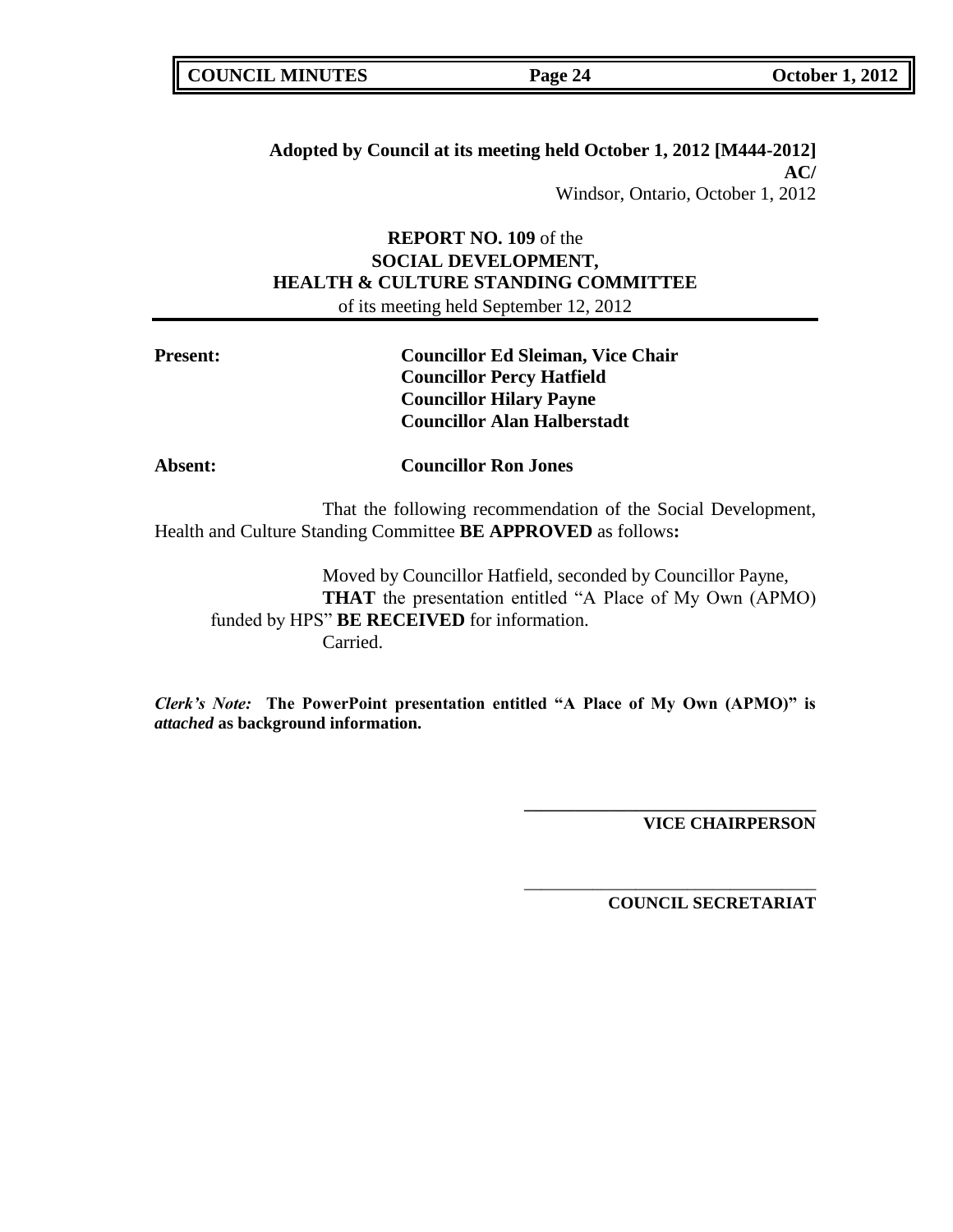# **Adopted by Council at its meeting held October 1, 2012 [M445-2012] AC/**

Windsor, Ontario, October 1, 2012

# **REPORT NO. 110** of the **SOCIAL DEVELOPMENT, HEALTH & CULTURE STANDING COMMITTEE** of its meeting held September 12, 2012

| <b>Present:</b> | <b>Councillor Ed Sleiman, Vice Chair</b><br><b>Councillor Percy Hatfield</b><br><b>Councillor Hilary Payne</b><br><b>Councillor Alan Halberstadt</b>                                                    |  |
|-----------------|---------------------------------------------------------------------------------------------------------------------------------------------------------------------------------------------------------|--|
| <b>Absent:</b>  | <b>Councillor Ron Jones</b>                                                                                                                                                                             |  |
|                 | That the following recommendation of the Social Development,<br>Health and Culture Standing Committee <b>BE APPROVED</b> as follows:                                                                    |  |
| information.    | Moved by Councillor Payne, seconded by Councillor Hatfield,<br><b>THAT</b> the minutes of the Committee of Management for Huron<br>Lodge Long Term Care Home meeting held June 11, 2012 BE RECEIVED for |  |

Carried.

*Clerk's Note:* **The minutes of the Committee of Management for Huron Lodge Long Term Care Home meeting held June 11, 2012 are** *attached* **as background information.**

**VICE CHAIRPERSON**

**COUNCIL SECRETARIAT**

**\_\_\_\_\_\_\_\_\_\_\_\_\_\_\_\_\_\_\_\_\_\_\_\_\_\_\_\_\_\_\_\_\_\_**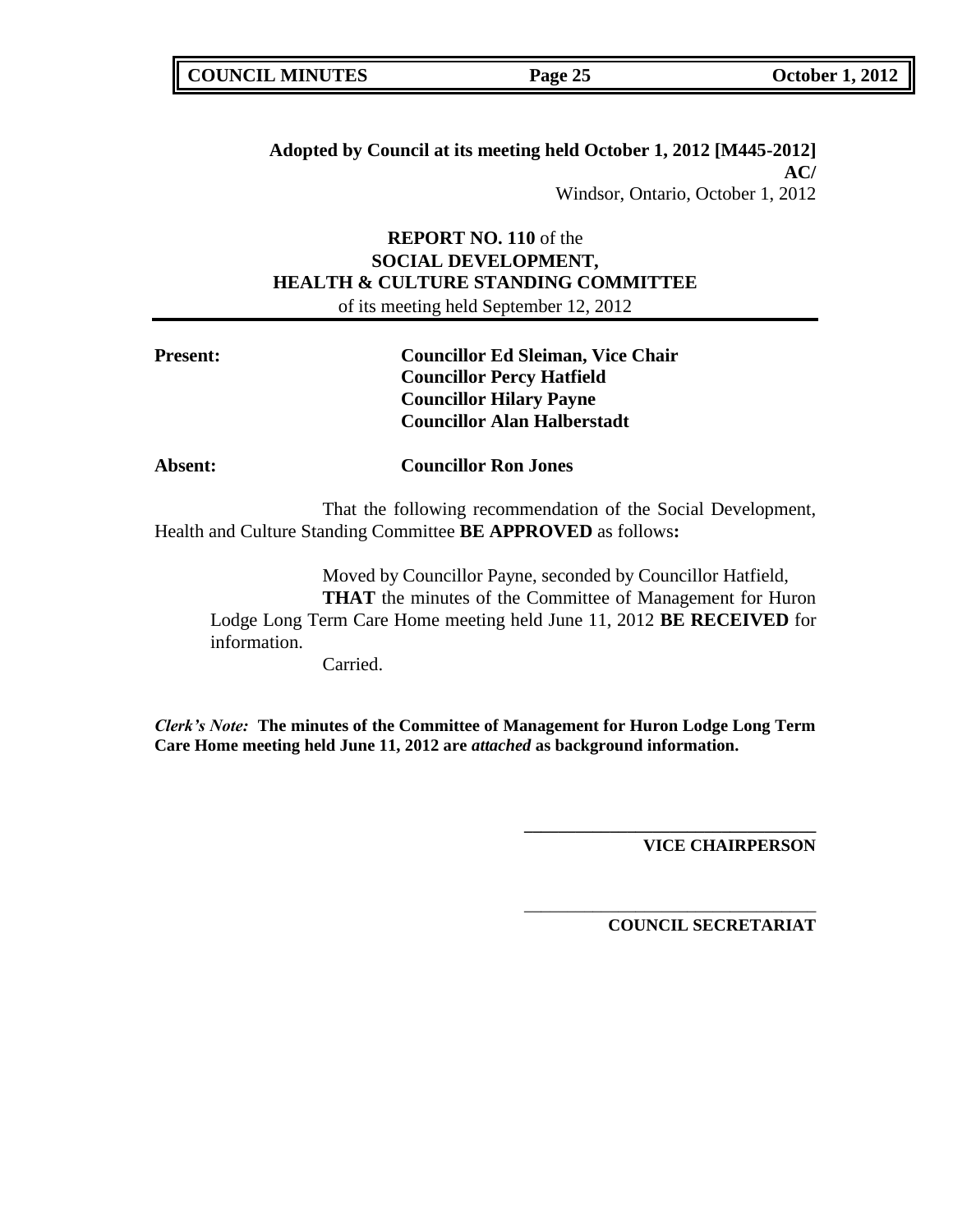| <b>COUNCIL MINUTES</b> |  |
|------------------------|--|
|------------------------|--|

# **Adopted by Council at its meeting held October 1, 2012 [M446-2012] AC/**

Windsor, Ontario, October 1, 2012

# **REPORT NO. 111** of the **SOCIAL DEVELOPMENT, HEALTH & CULTURE STANDING COMMITTEE** of its meeting held September 12, 2012

| <b>Present:</b> | <b>Councillor Ed Sleiman, Vice Chair</b><br><b>Councillor Percy Hatfield</b><br><b>Councillor Hilary Payne</b><br><b>Councillor Alan Halberstadt</b> |
|-----------------|------------------------------------------------------------------------------------------------------------------------------------------------------|
| <b>Absent:</b>  | <b>Councillor Ron Jones</b>                                                                                                                          |
|                 | That the following recommendation of the Social Development,<br>Health and Culture Standing Committee <b>BE APPROVED</b> as follows:                 |
|                 | Moved by Councillor Payne, seconded by Councillor Hatfield,<br><b>THAT</b> the minutes of the Board of Directors, Willistead Manor                   |
|                 | Inc. meeting held July 12, 2012 <b>BE RECEIVED</b> for information.                                                                                  |

Carried.

*Clerk's Note:* **The minutes of the Board of Directors, Willistead Manor Inc. meeting held June 12, 2012 are** *attached* **as background information.**

**VICE CHAIRPERSON**

**COUNCIL SECRETARIAT**

**\_\_\_\_\_\_\_\_\_\_\_\_\_\_\_\_\_\_\_\_\_\_\_\_\_\_\_\_\_\_\_\_\_\_**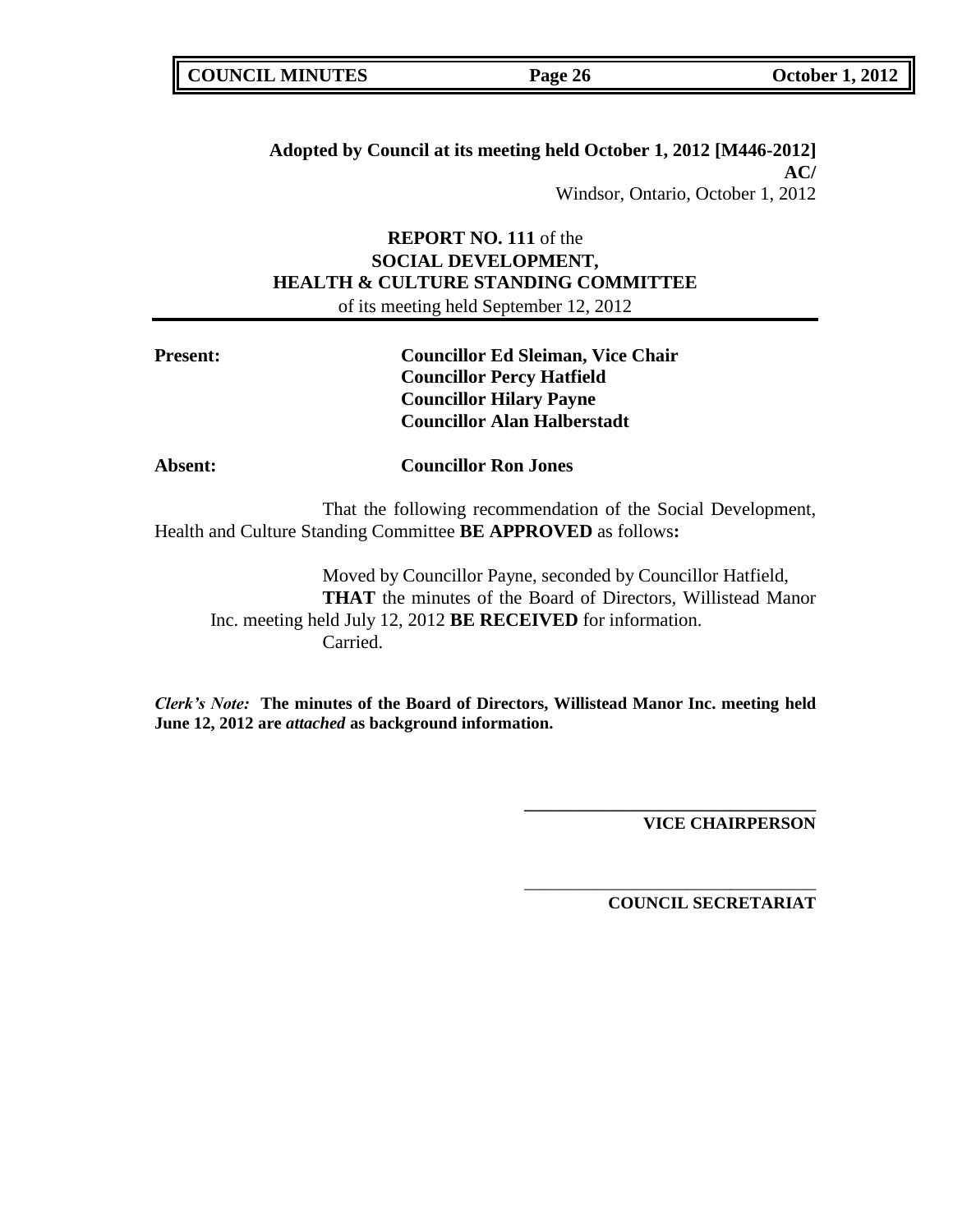# **Adopted by Council at its meeting held October 1, 2012 [M447-2012] AC/**

Windsor, Ontario, October 1, 2012

# **REPORT NO. 112** of the **SOCIAL DEVELOPMENT, HEALTH & CULTURE STANDING COMMITTEE** of its meeting held September 12, 2012

| <b>Present:</b> | <b>Councillor Ed Sleiman, Vice Chair</b><br><b>Councillor Percy Hatfield</b><br><b>Councillor Hilary Payne</b><br><b>Councillor Alan Halberstadt</b>                                                                 |
|-----------------|----------------------------------------------------------------------------------------------------------------------------------------------------------------------------------------------------------------------|
| <b>Absent:</b>  | <b>Councillor Ron Jones</b>                                                                                                                                                                                          |
|                 | That the following recommendation of the Social Development,<br>Health and Culture Standing Committee <b>BE APPROVED</b> as follows:                                                                                 |
|                 | Moved by Councillor Payne, seconded by Councillor Hatfield,<br><b>THAT</b> the minutes of the Windsor Accessibility Advisory<br>Committee meeting held July 17, 2012 <b>BE RECEIVED</b> for information.<br>Carried. |

*Clerk's Note:* **The minutes of the Windsor Accessibility Advisory Committee meeting held July 17, 2012 are** *attached* **as background information.**

**VICE CHAIRPERSON**

**COUNCIL SECRETARIAT**

**\_\_\_\_\_\_\_\_\_\_\_\_\_\_\_\_\_\_\_\_\_\_\_\_\_\_\_\_\_\_\_\_\_\_**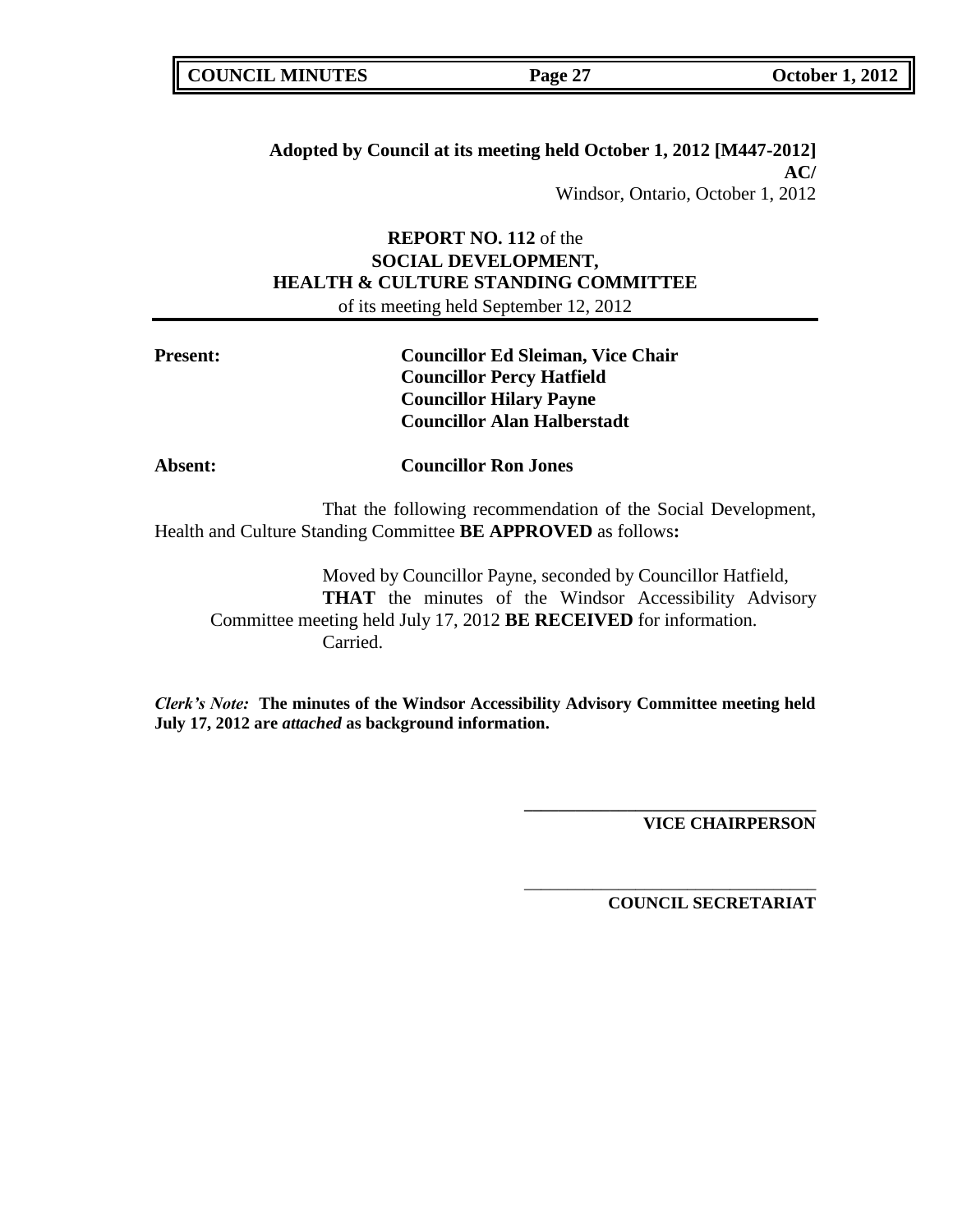|  | <b>COUNCIL MINUTES</b> |
|--|------------------------|
|--|------------------------|

# **Adopted by Council at its meeting held October 1, 2012 [M448-2012] AC/**

Windsor, Ontario, October 1, 2012

# **REPORT NO. 113** of the **SOCIAL DEVELOPMENT, HEALTH & CULTURE STANDING COMMITTEE** of its meeting held September 12, 2012

| <b>Present:</b> | <b>Councillor Ed Sleiman, Vice Chair</b><br><b>Councillor Percy Hatfield</b><br><b>Councillor Hilary Payne</b><br><b>Councillor Alan Halberstadt</b>                                                                                                                                                       |  |  |  |
|-----------------|------------------------------------------------------------------------------------------------------------------------------------------------------------------------------------------------------------------------------------------------------------------------------------------------------------|--|--|--|
| Absent:         | <b>Councillor Ron Jones</b>                                                                                                                                                                                                                                                                                |  |  |  |
|                 | That the following recommendation of the Social Development,<br>Health and Culture Standing Committee <b>BE APPROVED</b> as follows:                                                                                                                                                                       |  |  |  |
| Hatfield,       | Moved by Councillor Halberstadt, seconded by Councillor                                                                                                                                                                                                                                                    |  |  |  |
|                 | <b>THAT</b> the report from the Executive Director of Recreation and<br>Culture entitled "Agreement with the Ministry of Tourism, Culture & Sport"<br>regarding the renewal of the After School Programming Initiative agreement<br>with the Ministry of Tourism, Culture and Sport <b>BE RECEIVED</b> for |  |  |  |

Carried.

information.

*Clerk's Note:* **The administrative report authored by the Executive Director of Recreation and Culture dated August 23, 2012 entitled "Agreement with the Ministry of Tourism, Culture & Sport" is** *attached* **as background information.**

**LIVELINK #16110, SS/10725**

**\_\_\_\_\_\_\_\_\_\_\_\_\_\_\_\_\_\_\_\_\_\_\_\_\_\_\_\_\_\_\_\_\_\_**

\_\_\_\_\_\_\_\_\_\_\_\_\_\_\_\_\_\_\_\_\_\_\_\_\_\_\_\_\_\_\_\_\_\_

**VICE CHAIRPERSON**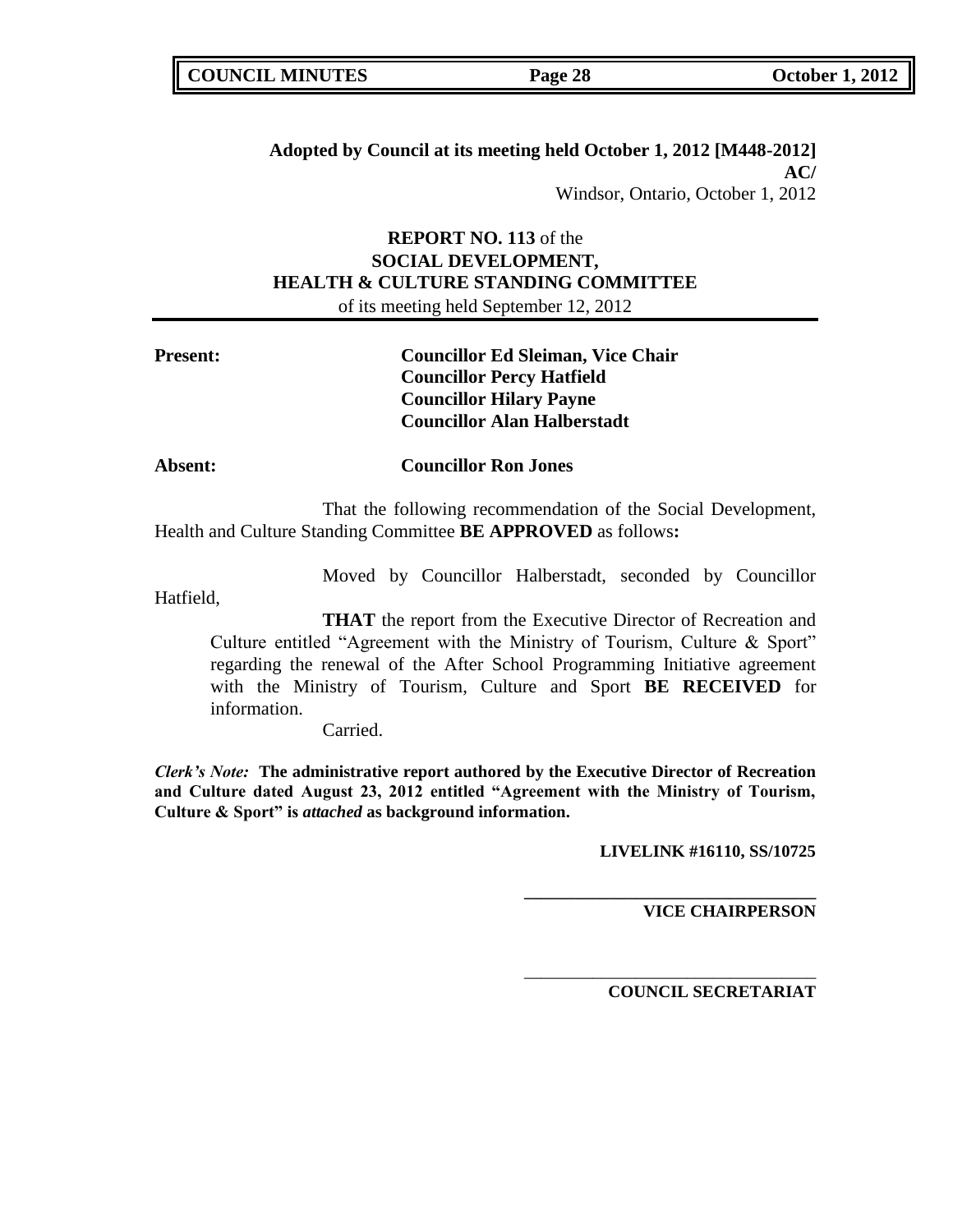# **Adopted by Council at its meeting held October 1, 2012 [M449-2012] AC/**

Windsor, Ontario, October 1, 2012

# **REPORT NO. 114** of the **SOCIAL DEVELOPMENT, HEALTH & CULTURE STANDING COMMITTEE** of its meeting held September 12, 2012

| <b>Present:</b> | <b>Councillor Ed Sleiman, Vice Chair</b><br><b>Councillor Percy Hatfield</b> |
|-----------------|------------------------------------------------------------------------------|
|                 | <b>Councillor Hilary Payne</b><br><b>Councillor Alan Halberstadt</b>         |
| Absent:         | <b>Councillor Ron Jones</b>                                                  |

That the following recommendation of the Social Development, Health and Culture Standing Committee **BE APPROVED** as follows**:** 

Moved by Councillor Hatfield, seconded by Councillor

Halberstadt,

**THAT** City Council **AUTHORIZE** the City of Windsor to enter into a Memorandum of Understanding with the Institute for Canadian Citizenship to allow participation of the Windsor Community Museum in the Cultural Access Pass Program; and

**THAT** the Executive Director of Recreation and Culture **BE AUTHORIZED** to continue to participate in the Cultural Access Pass (CAP) program for the duration of the program as offered through the Institute for Canadian Citizenship provided there are no net costs to the City; and THAT the Community Development and Health Commissioner BE AUTHORIZED to execute the necessary agreements and documents related to the Memorandum of Understanding Between the Institute for Canadian Citizenship (owner of the Cultural Access Pass program) and the City of Windsor (on behalf of Windsor's Community Museum /Francois Baby House) and associated programs provided such agreements and documents are in a form and content satisfactory to the City Solicitor; satisfactory in financial content to the City Treasurer and satisfactory in technical content to the Executive Director of Recreation and Culture.

Carried.

*Clerk's Note:* **The administrative report authored by the Manager of Social Policy and Planning/Project Manager, Windsor Essex Local Immigration Partnership dated August 22, 2012 entitled "Memorandum of Understanding between the Institute for Canadian Citizenship (owner of the Cultural Access Pass program) AND the City of Windsor (on behalf of Windsor's Community Museum/Francois Baby House)" is** *attached* **as background information.**